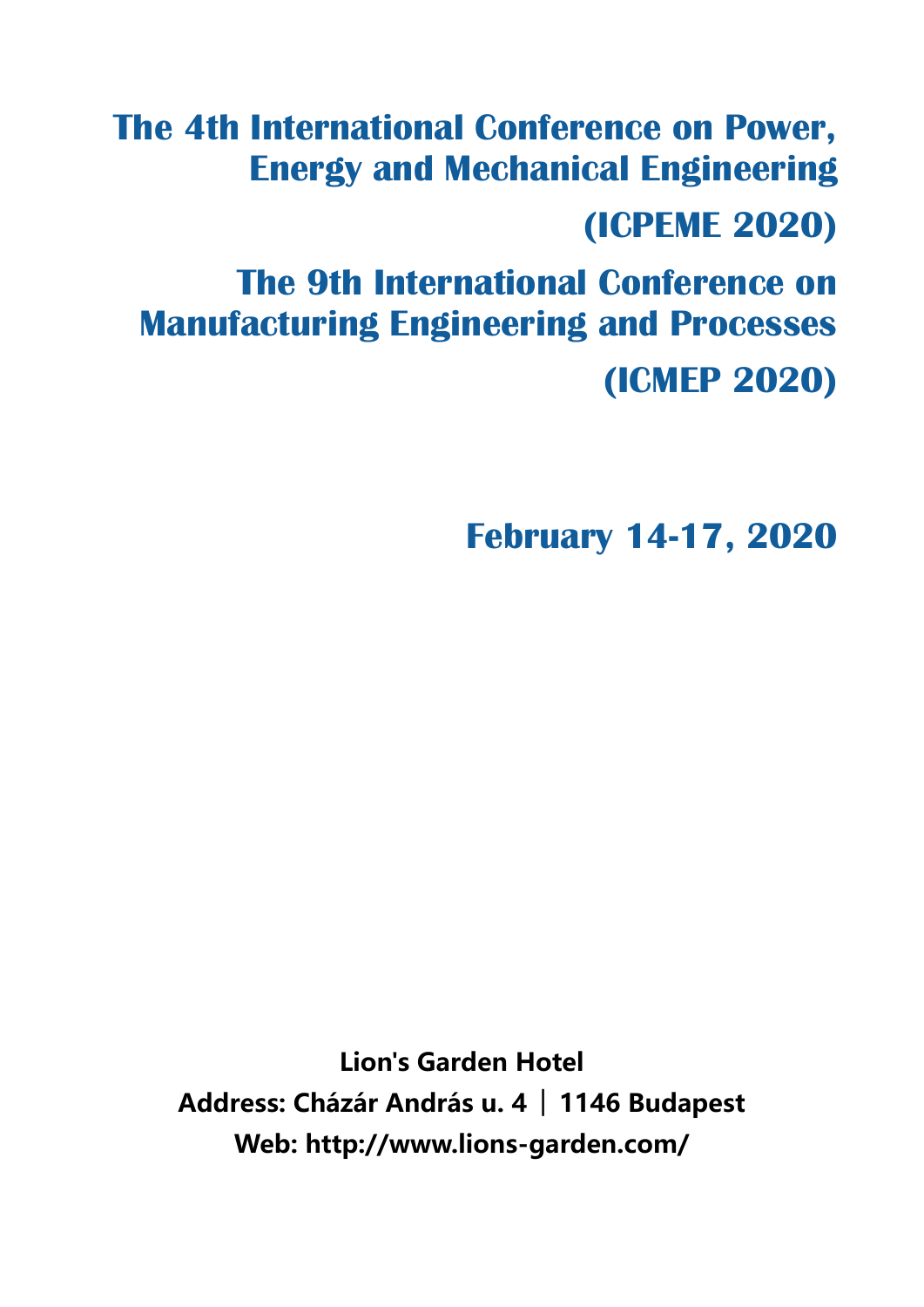# **Contents**

| <b>Welcome Letter</b>                            | 3              |
|--------------------------------------------------|----------------|
| <b>Conference Committees</b>                     | $\overline{4}$ |
| <b>Useful Information</b>                        | 6              |
| <b>Instructions for Presentation</b>             | 8              |
| <b>Conference Agenda</b>                         | 9              |
| <b>Introduction of Speakers</b>                  | 11             |
| <b>Parallel Presentation Sessions</b>            | 16             |
| Session 1- Electronic and Electrical Engineering | 16             |
| Session 2- Mechanical and Electrical Systems     | 18             |
| Session 3- Green Energy and Energy Materials     | 20             |
| <b>Poster Presentation</b>                       | 22             |
| <b>Listeners</b>                                 | 24             |
| <b>Presenter Index</b>                           |                |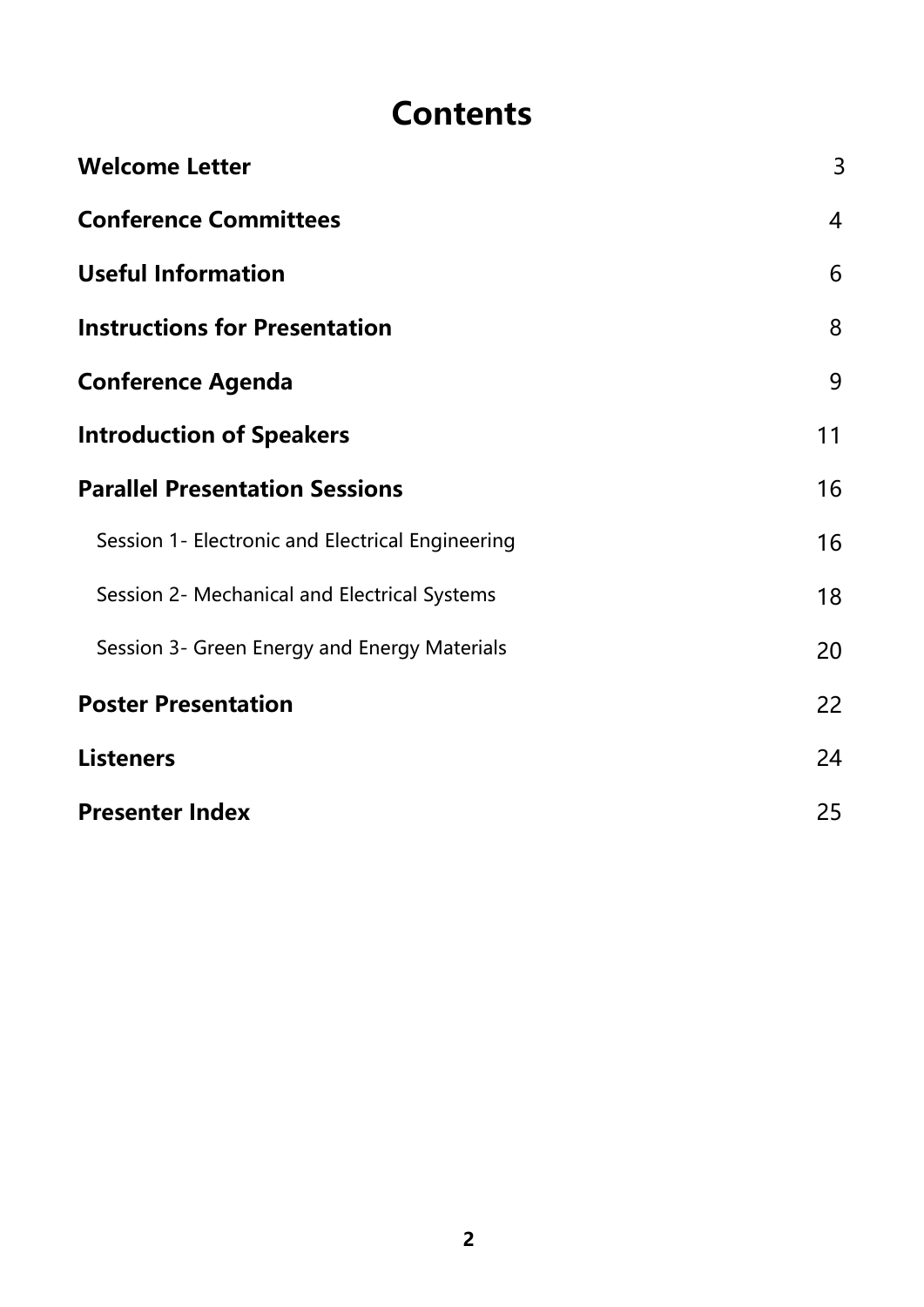# **Welcome Letter**

I am pleased to announce that the 4th International Conference on Power, Energy and Mechanical Engineering (ICPEME 2020) and the 9th International Conference on Manufacturing Engineering and Processes (ICMEP 2020) will take place in Budapest, Hungary, from the 14th to the 17th of February of 2020.

ICPEME and ICMEP are annual conferences organized with the intend of being a platform for researchers, engineers, academicians as well as industrial professionals from all over the world to present their research results and development activities in related areas. This conference provides opportunities for the delegates to exchange new ideas and application experiences face to face, to establish business or research relations and to find global partners for future collaboration.

I cordially invite the scientific community to participate in what promises to be a memorable conference. I believe we have chosen a venue that guarantees a successful technical conference amid the culture and scenery of Budapest, Hungary.

Budapest is an attractive city, with an exciting cultural awareness, unique architecture and a warm and welcoming population, all of which make it a very appealing destination.

I look forward to welcoming many professionals in the field of Power, Energy, Mechanical Engineering and Manufacturing Engineering from all over the world in February 2020 in Budapest.

Yours sincerely, Prof. Mário S. Ming Kong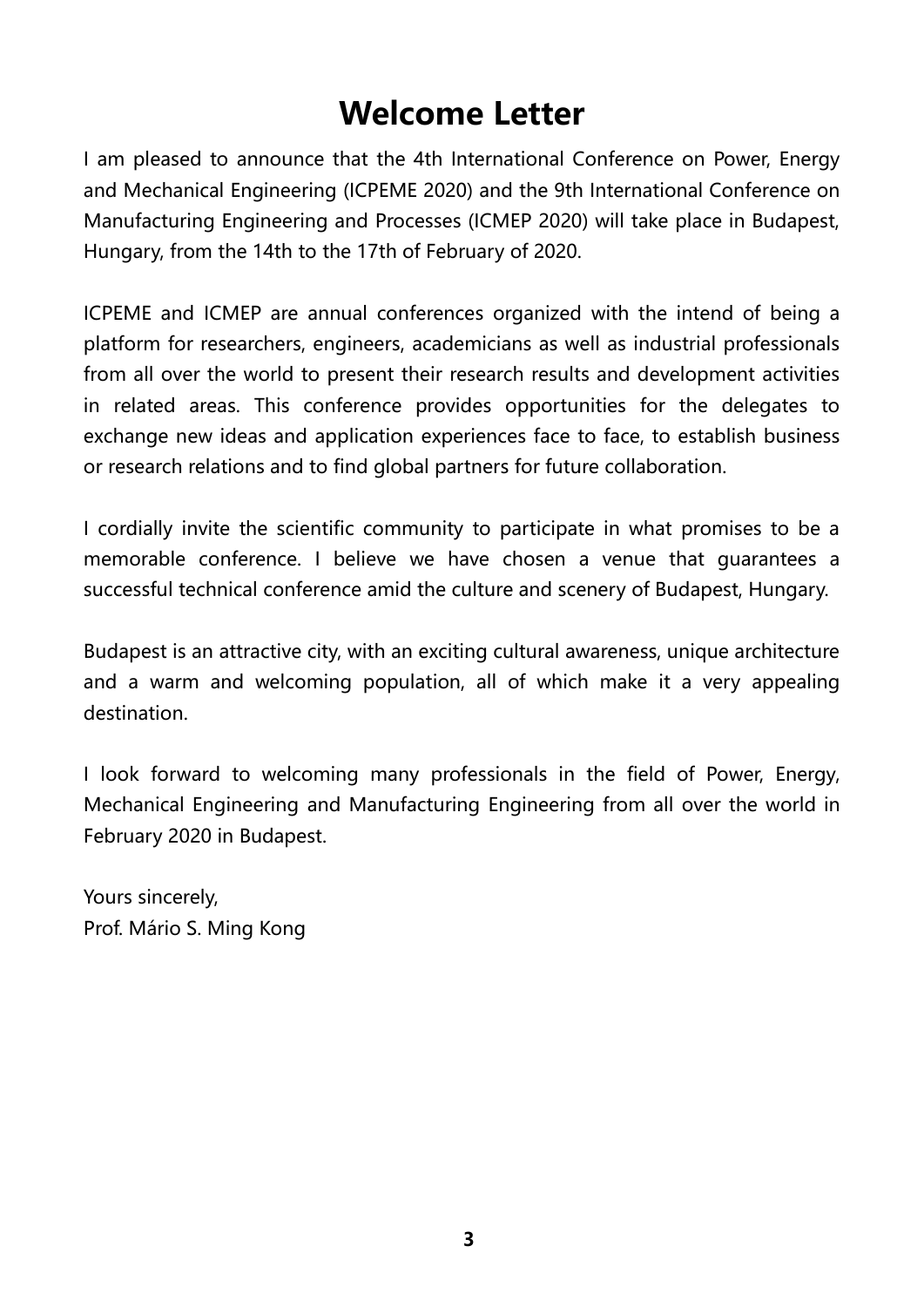# **Conference Committees**

#### **Advisory Chair**

Ramesh K. Agarwal, Washington University in St. Louis, USA

### **Conference Chairs**

Mário S. Ming Kong, University Lisbon, Portugal Dorrik Stow Frse, Heriot-Watt University, Edinburgh, Scotland, UK

### **Program Chairs**

Frederic Vignat, Université Grenoble Alpes, France Stanislaw Szwaja, Czestochowa University of Technology, Poland

### **Publicity Chairs**

Hassan El-Hofy, Alexandria University, Alexandria, Egypt José B.Aguiar, University of Minho, Portugal Balan George, Romanian -German University of Sibiu, Romania

### **Technical Committees**

Agata Skwarek, Institute of Electron Technology, Poland Ahmed Kadhim Hussein, University of Babylon, Iraq Ali Zamiri, Korea University, South Korea André Zimmermann, Hahn-Schickard, Germany Charnnarong Saikaew, Khon Kaen University, Thailand Che Hassan Bin Che Haron, National University Of Malaysia, Malaysia Constantin Dulucheanu, University "Stefan cel Mare" of Suceava, Romania Franco Concli, Free University of Bolzano, Italy Franz Haas, Graz University of Technology, Austria Giedrė Streckienė, Vilnius Gediminas Technical University, Lithuania Hasan AL Dabbas, Philadelphia University, Jordan Hedayat Omidvar, National Iranian Gas Company, Iran Ho Jee Hou, University of Nottingham Malaysia, Malaysia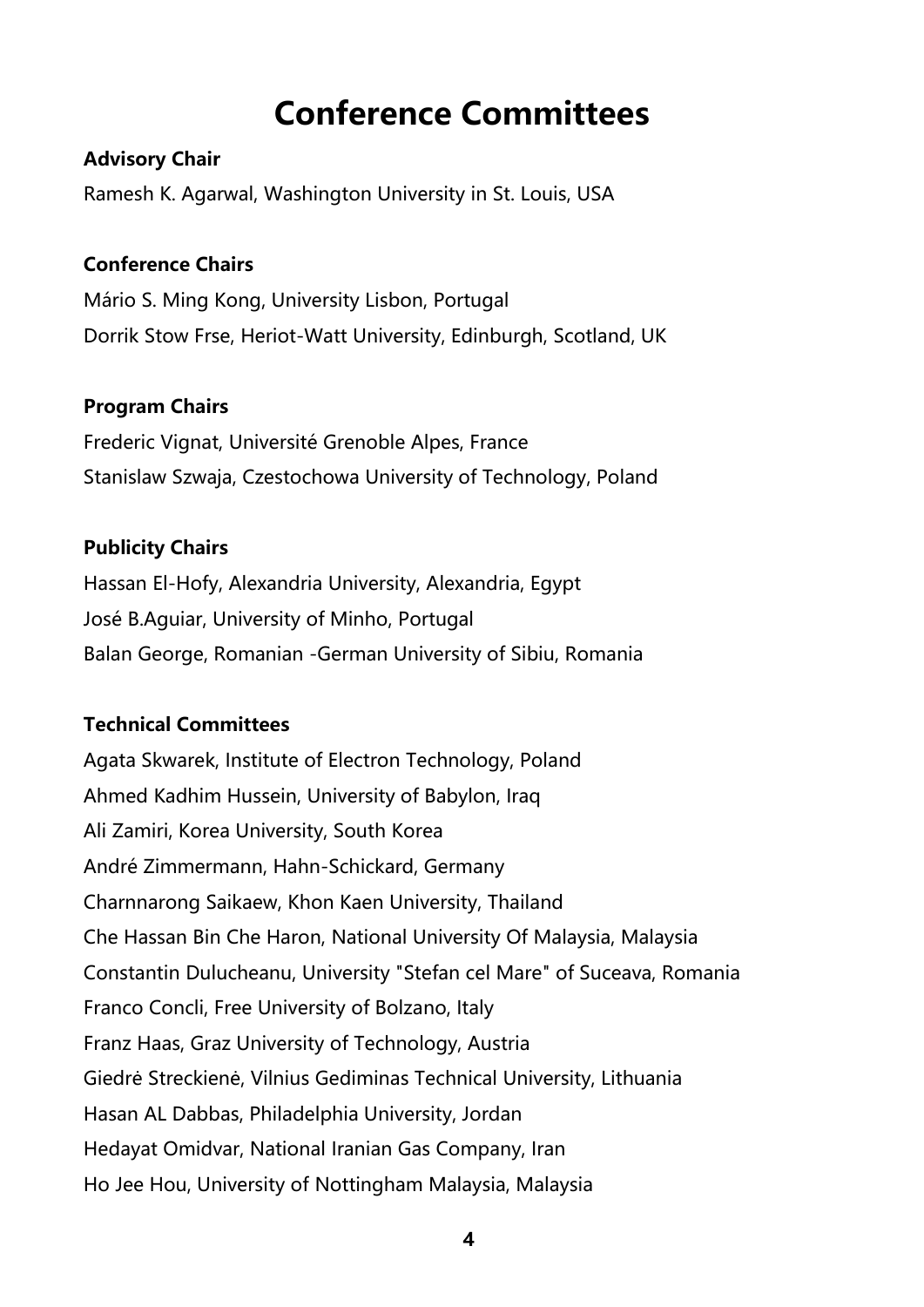Ho-Chiao Chuang, National Taipei University of Technology, Taiwan Hussein M. K. Al-Masri, Yarmouk University, Jordan İlhan Asiltürk, Selcuk University, Turkey Izirwan Bin Izhab, Universiti Malaysia Pahang, Malaysia Jiří Tůma, Technical University of Ostrava, Czech Republic Kirill E. Kazakov, Ishlinsky Institute for Problems in Mechanics of RAS, Russia Markus Brillinger, Graz University of Technology, Austria Md Shouquat Hossain, UM Power Energy Dedicated Advanced Centre, Malaysia Mehmet Karakose, Firat University, Turkey Mitsuaki Murata, Kyushu Sangyo University, Japan Mohammed Sriti, Sidi Mohamed Ben Abdellah University, Morocco Muhammad Fahad, NEDUET Karachi Pakistan, Pakistan National University of Malaysia, Malaysia Ondřej Machek, University of Economics, Czech Republic Palanichamy Gandhidasan, King Fahd University of Petroleum and Minerals, Saudi Arabia Panarat Rattanaphanee, Suranaree University of Technology, Thailand Rade Ciric, Higher Education Technical School of Professional Studies, Serbia Radu Godina, NOVA University Lisbon, Portugal Samad Nadimi Bavil Oliaei, Atilim University, Turkey Serhat İkizoğlu, Istanbul Technical University, Turkey Silviu-Mihai Petrisor, Land Forces Academy from Sibiu, Romania Siti Rohani Sheikh Raihan, UM Power Energy Dedicated Advanced Centre, Malaysia Somrat Kerdsuwan, King Mongkut's University of Technology North Bangkok, Thailand Thananchai Leephakpreeda, Thammasat University, Thailand Thitipan Chimsook, Maejo University, Thailand Vinod Kumar Sharma, Indira Gandhi Institute of Development Research, India Vladimir Glažar, University of Rijeka, Croatia Vladimir Strezov, Macquarie University, Australia Zafer Bingül, Kocaeli University, Turkey Zorica Veljkovic, University of Belgrade, Serbia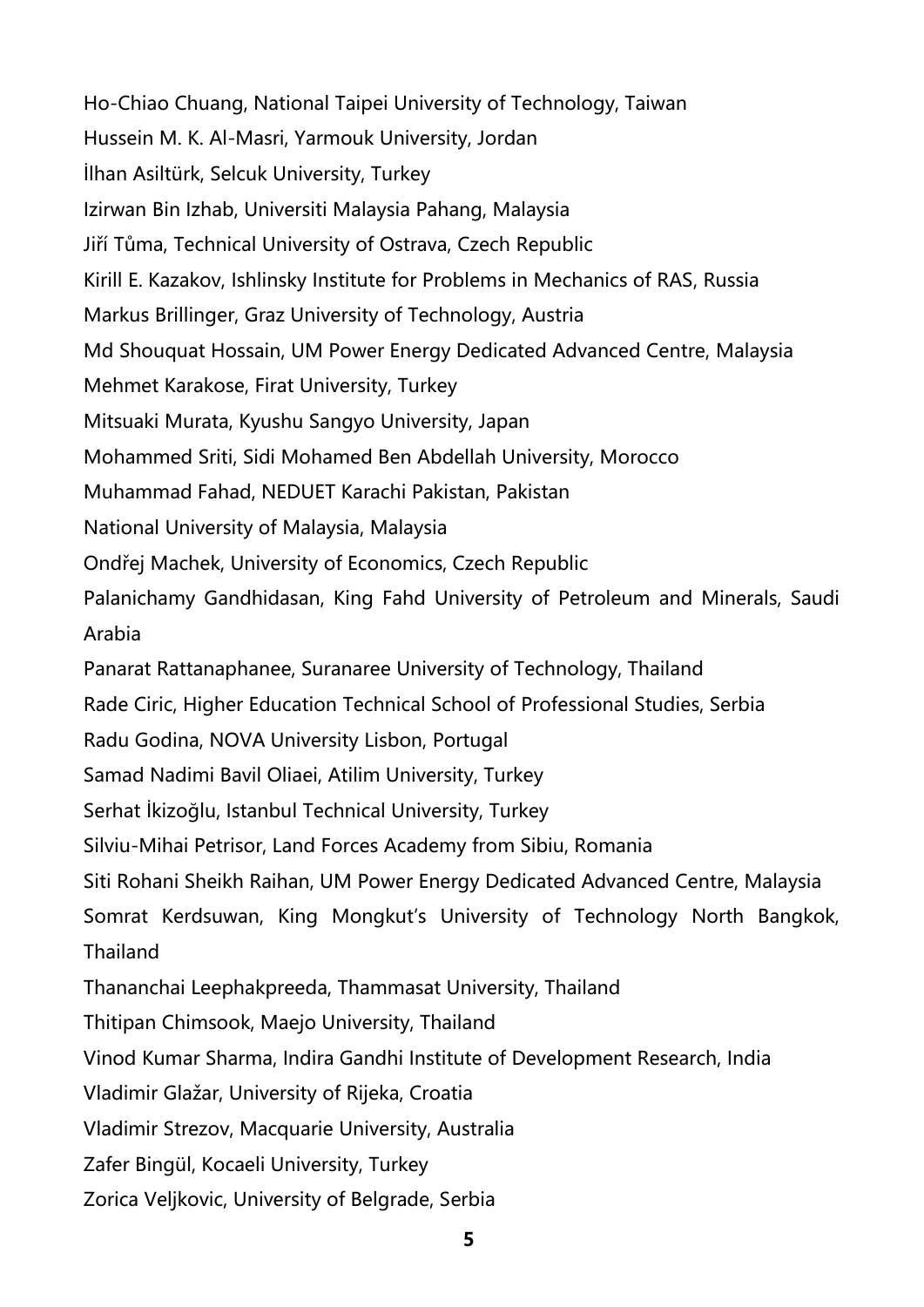# **Useful Information**

### **Conference Venue**

### **Lion's Garden Hotel**

Address: Cházár András u. 4 │ 1146 Budapest **Website:** <http://www.lions-garden.com/>

### **Time**



UTC/GMT+1

### **Weather**

Average Temperature in February in Budapest

-2℃-4℃

### **Transportation**

### **From the airport by car**

It takes about 30 minutes to reach the Hotel depending on traffic. Head north and follow the Centrum signs all the way until you reach Üllői street. Turn right at Könyves Kálmán road and drive along, the name of the street will change to Hungária road after a while. When you reach Budapest Sportcsarnok, turn left at Stefánia street and turn left again at Thököly street. When you see the Cathedral, turn right to Cházár András street. The Hotel is located right across the Cathedral.

### **By taxi**

We are glad to offer you our Airport transfer service at a rate of €35 up to 4 person. Contact us for assistance: info@lions-garden.com or +36 1 273 2070 In order to avoid unreasonable tariffs, make sure that you take taxis only with a company logo!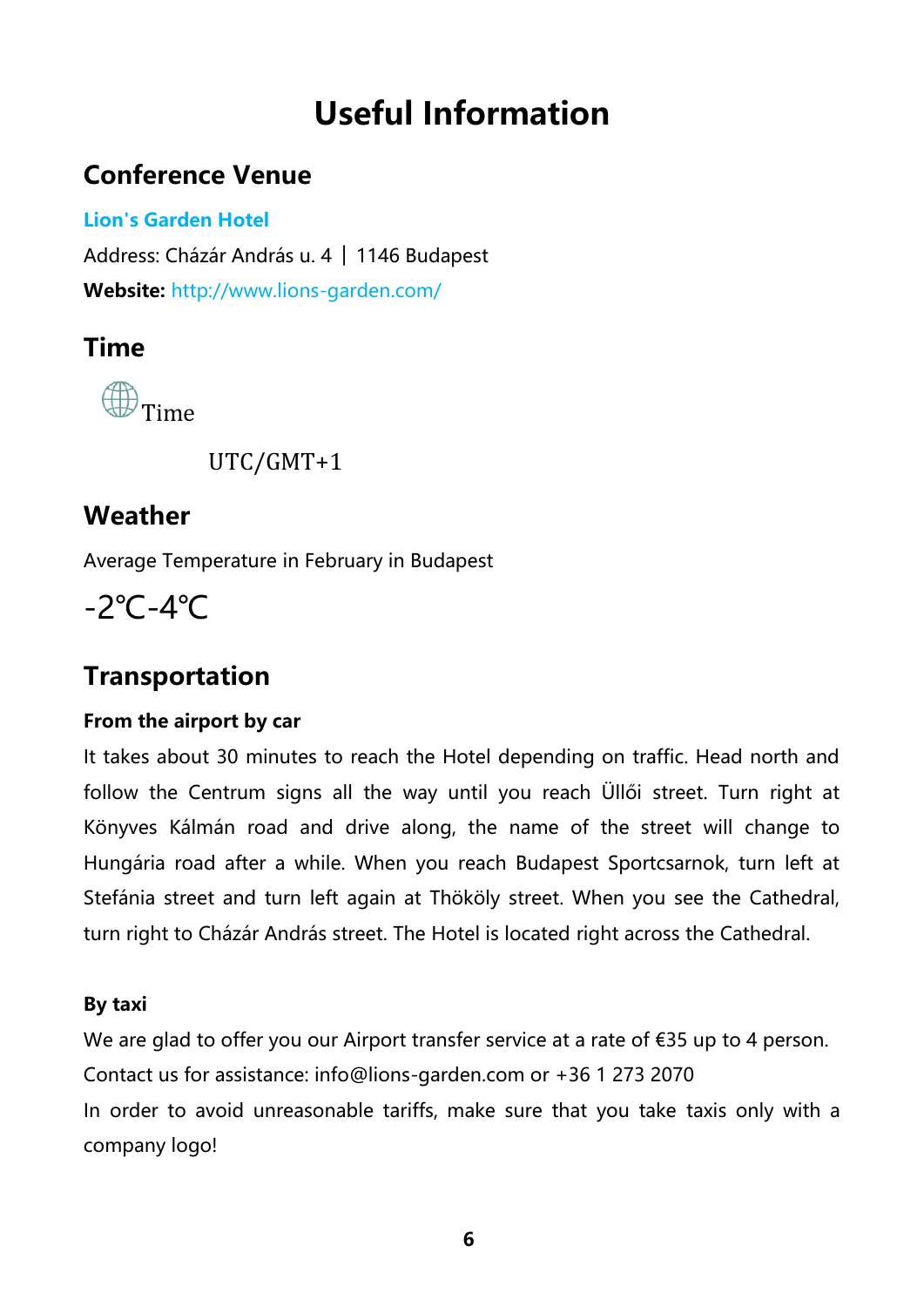#### **By public transportation**

**From Keleti pályaudvar (East Railway Station):**

Bus Nr. 5 direction to Rákospalot

Bus Nr. 7 direction to Újpalota

Bus Nr. 110, 112 or 239 direction to Bosnyák tér

Get off the bus at the 2nd stop, Cházár András street. The Hotel is located at the beginning of the street, right across the 100-year-old Cathedral.

#### **By metro:**

Get off metro line Nr. 2 (red line) or Nr. 4 (green line) at Keleti pályaudvar and take bus number 5, 7, 110, 112 or 239. Get off the bus at the 2nd stop, Cházár András street. The Hotel is located at the beginning of the street, right across the 100-yearold Cathedral.

#### **By trolley-bus:**

Get off the trolley-bus Nr. 79 or 75 at the stop called Ajtósi Dürer sor. Walk 150 meters in Cházár András street.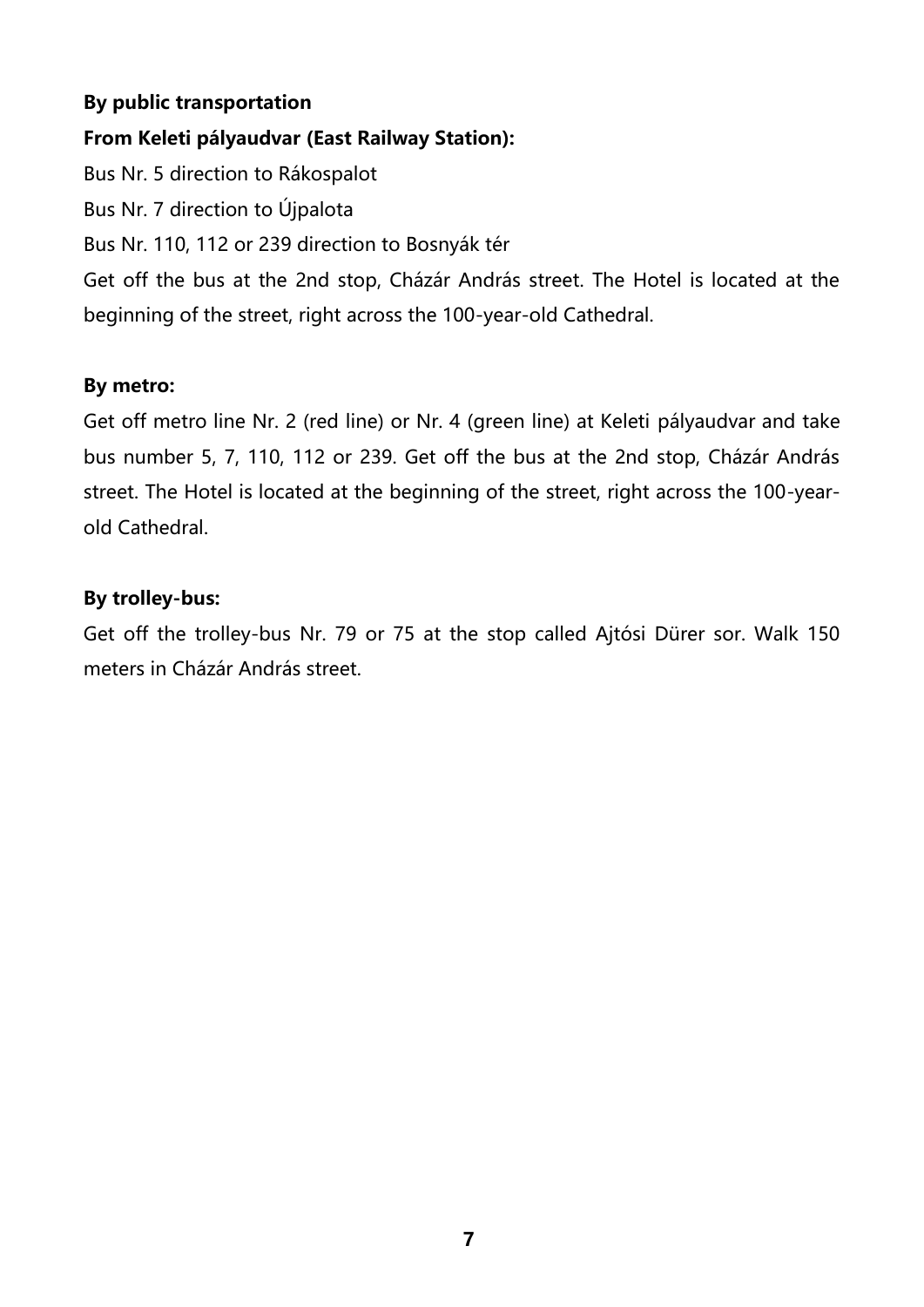# **Instructions for Presentation**

Please come 10 minutes earlier before your session starts.

※ A best presentation will be selected from each session and award during dinner.

## **Devices Provided by the Conference Organizer**

Laptops (with MS-Office & Adobe Reader) Projector & Screen Laser Sticks Portal Frame

## **Materials Provided by the Presenters**

Oral Presentation: PowerPoint or PDF files. Please copy your slide file to the desktop before session starts.

Poster Presentation: 841mm high and 594mm wide (A1 size), Poster must be in the "Portrait" orientation (not "Landscape"). During your poster session, the author should stay by your poster paper to explain and discuss your paper.

## **Duration of Each Presentation**

Regular Oral Session: about 15 minutes of presentation including Q&A.

Poster Session: about 10 minutes of presentation for each poster.

## **About Dress Code**

All participants are required to dress formally. Casual wear is unacceptable. National formal dress is acceptable.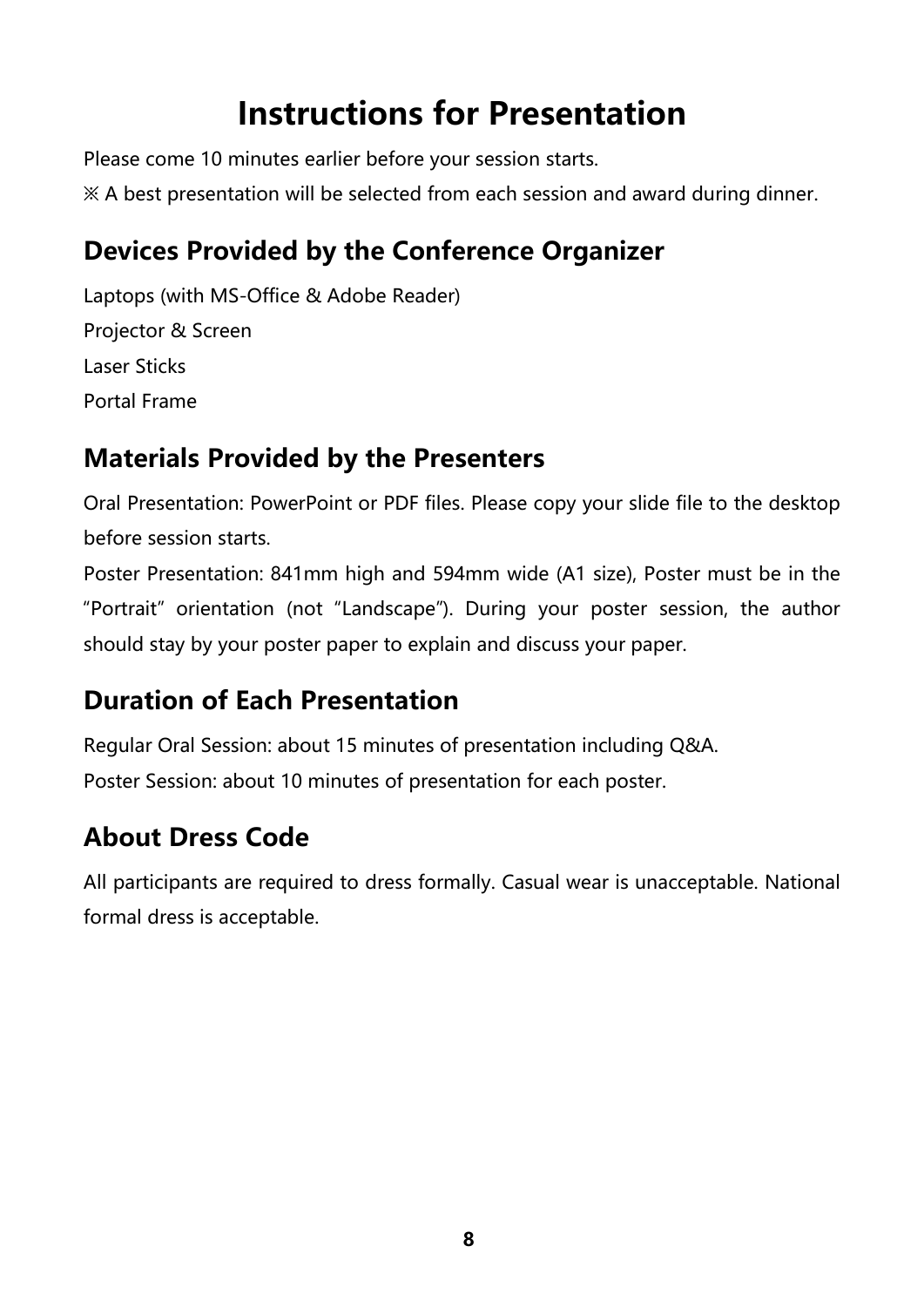# **Conference Agenda**

## Feb. 14, 2020 - Schedule

### **10:00-16:00 Participants Check-in & Materials Collection (Lobby)**

### Feb. 15, 2020 - Schedule

| <b>Keynote Speeches</b>       |                                                            |             |
|-------------------------------|------------------------------------------------------------|-------------|
| <b>Chairman</b>               |                                                            |             |
| Prof. Mário S. Ming Kong      |                                                            |             |
| 09:00-09:05                   | <b>Conference Opening Remarks</b>                          |             |
|                               | Prof. Ramesh K. Agarwal                                    |             |
|                               | <b>Keynote Speaker I</b>                                   |             |
|                               | Prof. Ramesh K. Agarwal                                    |             |
| 09:05-09:55                   | <b>Washington University in St. Louis, USA</b>             | <b>PALM</b> |
|                               | Speech Title: Food - Water - Energy - Environment Nexus    | Room        |
|                               | and Sustainable Future                                     |             |
|                               | <b>Keynote Speaker II</b>                                  |             |
|                               | <b>Prof. Dorrik Stow Frse</b>                              |             |
| $9:55 - 10:45$                | <b>Heriot-Watt University, UK</b>                          |             |
|                               | Speech Title: The Ocean Challenge: Energy, Resources and   |             |
|                               | the Environment                                            |             |
| 10:45-11:10                   | Group Photo and Coffee Break                               |             |
|                               | <b>Keynote Speaker III</b>                                 |             |
| 11:10-12:00                   | Prof. Mário S. Ming Kong                                   | <b>PALM</b> |
|                               | <b>University Lisbon, Portugal</b>                         | Room        |
|                               | Speech Title: Plasticity of Paper in the Designing Process |             |
| 12:00-13:00                   | Lunch                                                      |             |
| <b>Parallel Oral Sessions</b> |                                                            |             |
|                               | <b>Session 1</b>                                           | <b>PALM</b> |
| 13:00-15:00                   | Electronic and Electrical Engineering                      | Room 1      |
|                               | <b>Session 2</b>                                           | <b>PALM</b> |
|                               | <b>Mechanical and Electrical Systems</b>                   | Room 2      |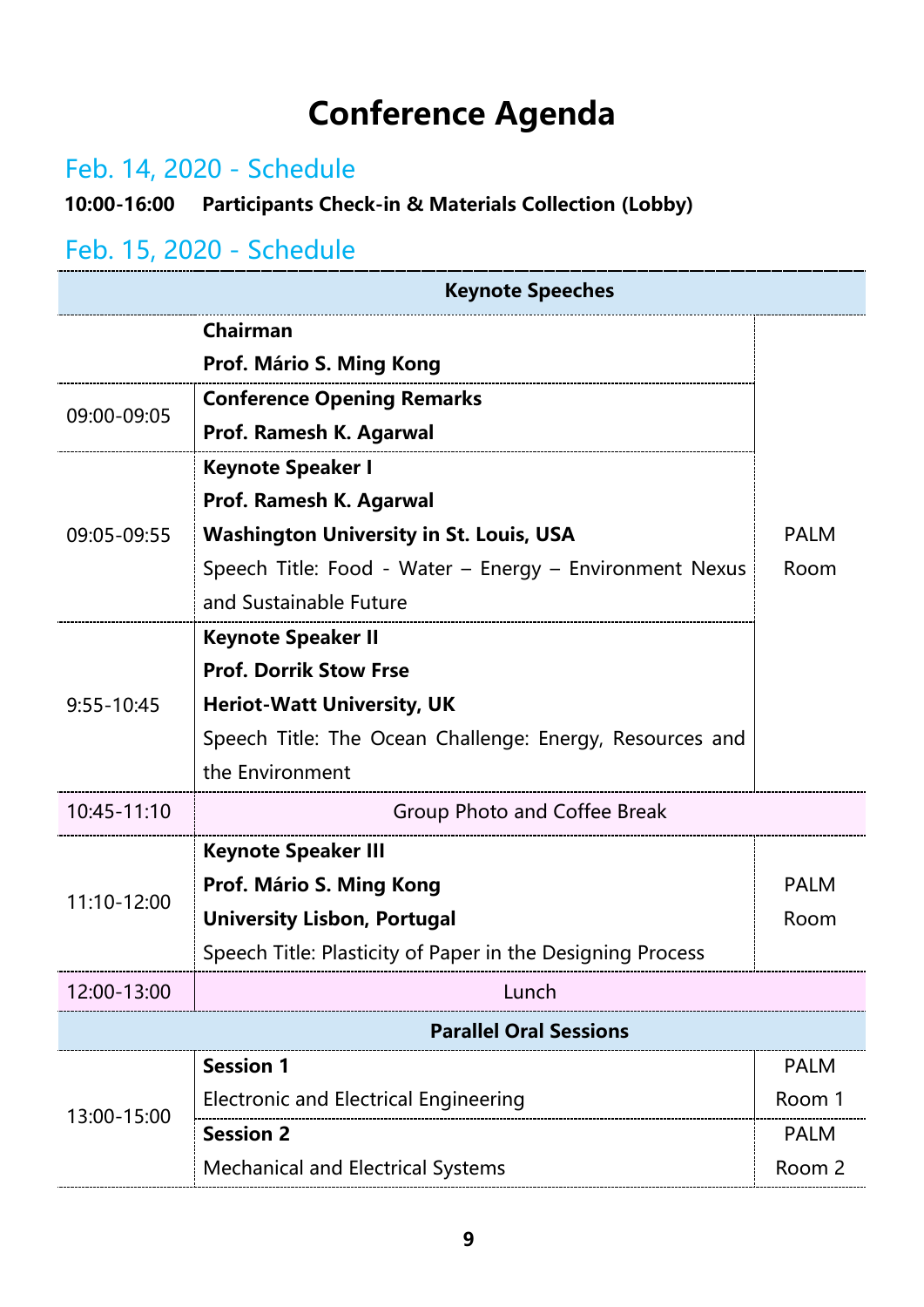| 15:00-15:30                                       | <b>Coffee Break</b>                      |                   |
|---------------------------------------------------|------------------------------------------|-------------------|
| <b>Parallel Oral Sessions and Poster Sessions</b> |                                          |                   |
| 15:30-18:00                                       | <b>Session 3</b>                         | <b>PALM</b>       |
|                                                   | <b>Green Energy and Energy Materials</b> | Room 1            |
|                                                   | <b>Poster Session</b>                    | <b>PALM</b>       |
|                                                   |                                          | Room <sub>2</sub> |
| 18:00-20:00                                       | <b>Dinner</b>                            |                   |

### Session Index

Session 1: M2015; M2018-A; M2019; M2023; M2029; M2033; M2035-A;

Session 2: M2003; M2014; M2016-A; M2017-A; M2022; M2030; M2045-A; M2009

Session 3: M1005-A; M1020-A; M1021; M2027-A; M2032-A; M2036; M23002, M2043-A; M2025

Poster Session: M1004-A; M1006-A; M1007-A; M1024; M2004-A; M2005-A; M2020-A; M2031-A; M2034-A; M2037-A; M2038-A; M2040; M2041; M2039-A; M2046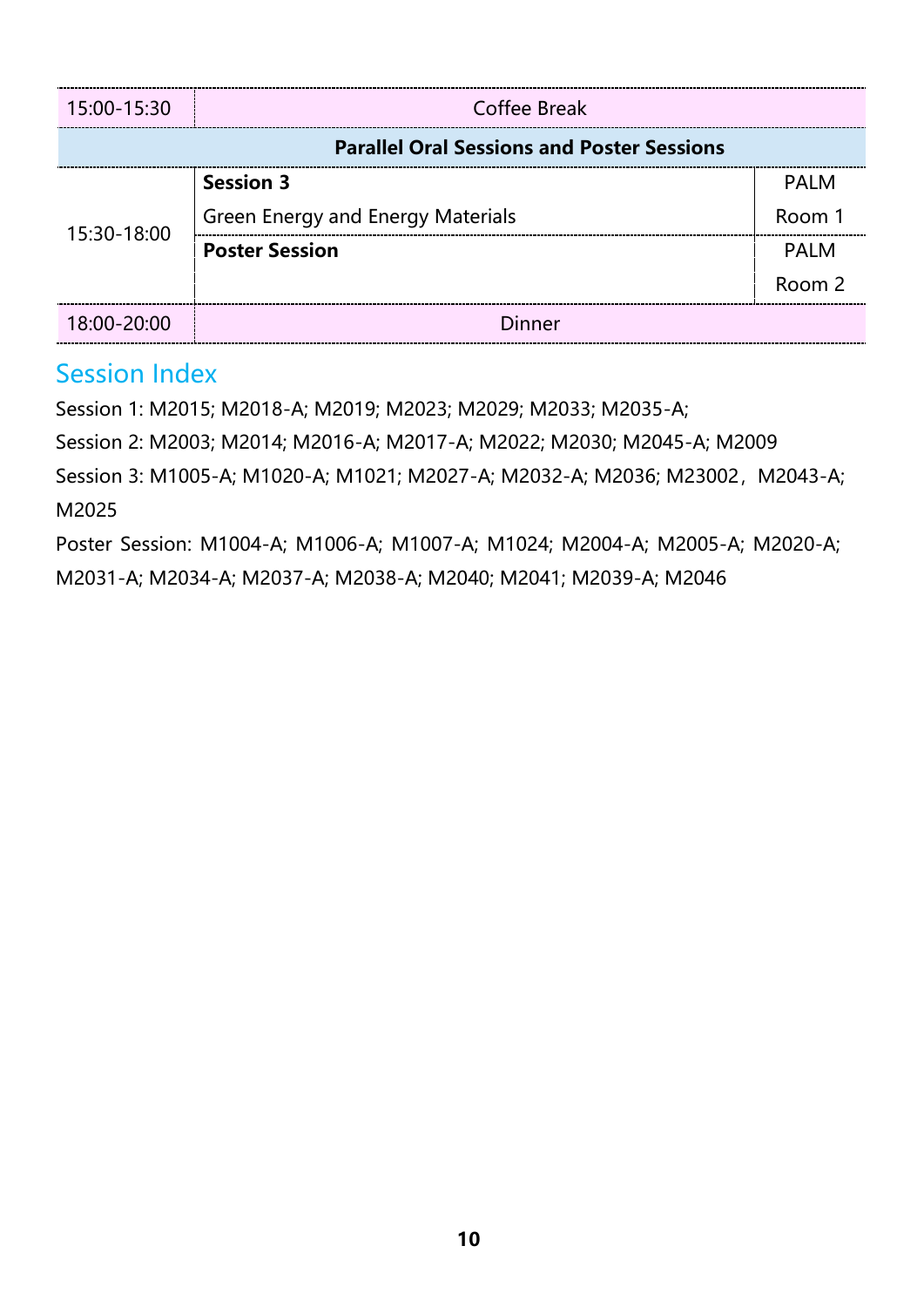# **Introduction of Speakers**

#### **Keynote Speaker I**



Prof. Ramesh K. Agarwal

Washington University in St. Louis, USA

**Title:** Food - Water – Energy – Environment Nexus and Sustainable Future

**Abstract:** Food, energy and water are critical, mutually dependent, resources needed for the existence and progress of human civilization. The production of food requires both energy and water. The production of energy requires large volumes of water and water infrastructure requires large amounts of energy. Therefore there is this food-water-energy nexus which should be addressed together in the context of their supply, demand and management to meet the needs of growing world population, with the prospects and expectations for improved quality of life for large percentage of world population. More importantly, while there are variety of possible alternate sources and technological solutions for increasing the energy supply as well as arresting the global warming, there are limited solutions to increasing the food supply and there is only finite supply of fresh water which can all be adversely affected by the climate change. The only way to increase the fresh water supply is by desalination which is an energy intensive process. In addition, the increase in the use of fossil fuels to meet the energy demands in the near term is likely to impact climate change due to increase in GHG emissions which in turn can impact the water supply. Therefore conservation of water is equally or may be even more important than conservation of energy. To sustain energy production and a dependable water supply, the U.S and the world must gain a detailed understanding of the interdependencies of water and energy systems, balance the needs of all users, and develop technologies to reduce water use and loss by water conservation and efficiency. These goals can be achieved through advancing water and energy system prediction and forecasting, scientific and technological innovation, and the implementation of technologies and management systems. This paper provides an overview of food-water-energy-environment nexus primarily in the context of U.S but also from global perspective.

**Biodata:** Professor Ramesh K. Agarwal is the William Palm Professor of Engineering in the department of Mechanical Engineering and Materials Science at Washington University in St. Louis. From 1994 to 2001, he was the Sam Bloomfield Distinguished Professor and Executive Director of the National Institute for Aviation Research at Wichita State University in Kansas. From 1978 to 1994, he was the Program Director and McDonnell Douglas Fellow at McDonnell Douglas Research Laboratories in St. Louis. Dr. Agarwal received Ph.D in Aeronautical Sciences from Stanford University in 1975, M.S. in Aeronautical Engineering from the University of Minnesota in 1969 and B.S. in Mechanical Engineering from Indian Institute of Technology, Kharagpur, India in 1968. Over a period of forty years, Professor Agarwal has worked in various areas of Computational Science and Engineering - Computational Fluid Dynamics (CFD), Computational Materials Science and Manufacturing, Computational Electromagnetics (CEM), Neuro-Computing, Control Theory and Systems, and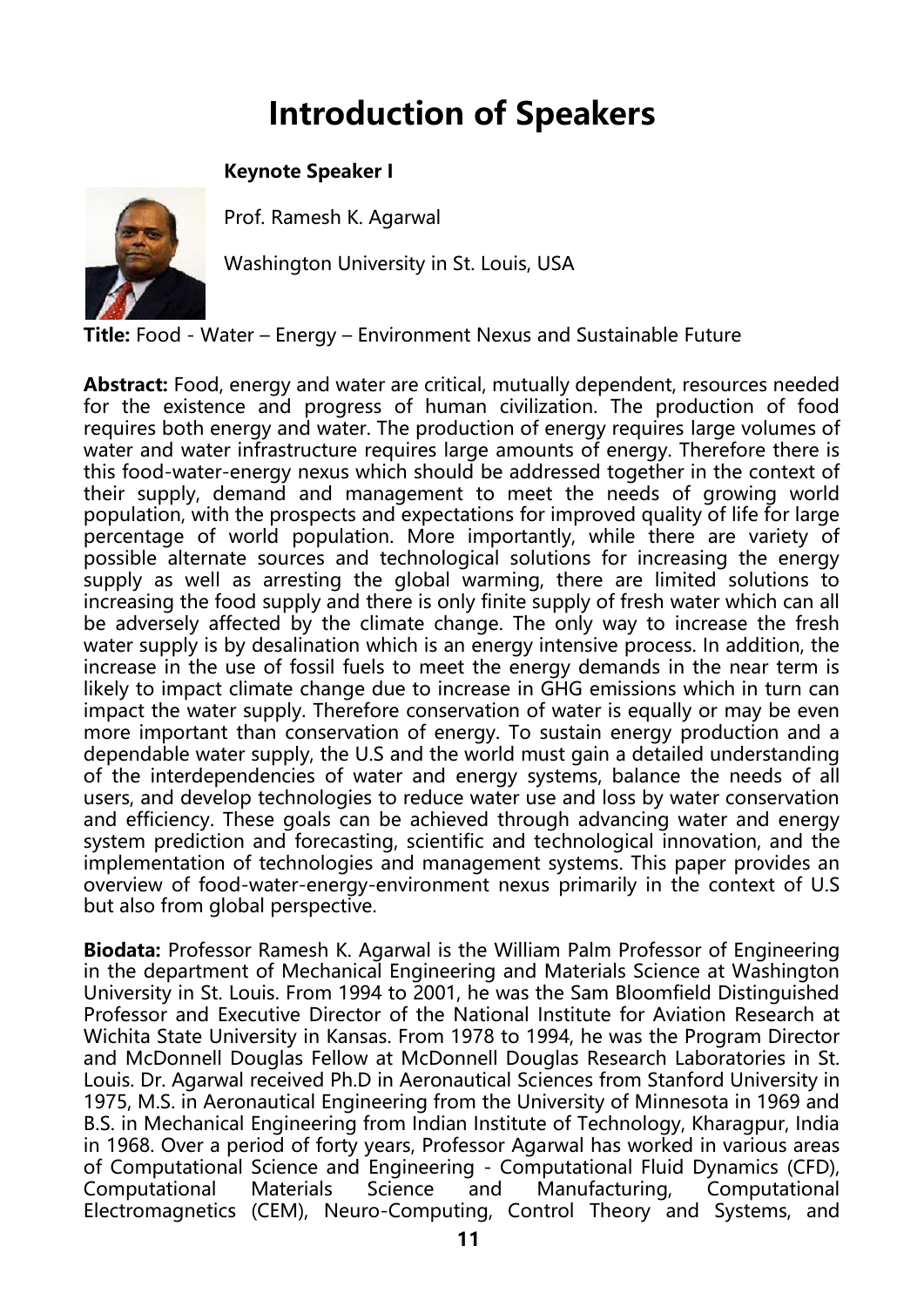Multidisciplinary Design and Optimization. He is the author and coauthor of over 500 journal and refereed conference publications. He has given many plenary, keynote and invited lectures at various national and international conferences worldwide in over fifty countries. Professor Agarwal continues to serve on many academic, government, and industrial advisory committees. Dr. Agarwal is a Fellow eighteen societies including the Institute of Electrical and Electronics Engineers (IEEE), American Association for Advancement of Science (AAAS), American Institute of Aeronautics and Astronautics (AIAA), American Physical Society (APS), American Society of Mechanical Engineers (ASME), Royal Aeronautical Society, Chinese Society of Aeronautics and Astronautics (CSAA), Society of Manufacturing Engineers (SME) and American Society for Engineering Education (ASEE). He has received many prestigious honors and national/international awards from various professional societies and organizations for his research contributions.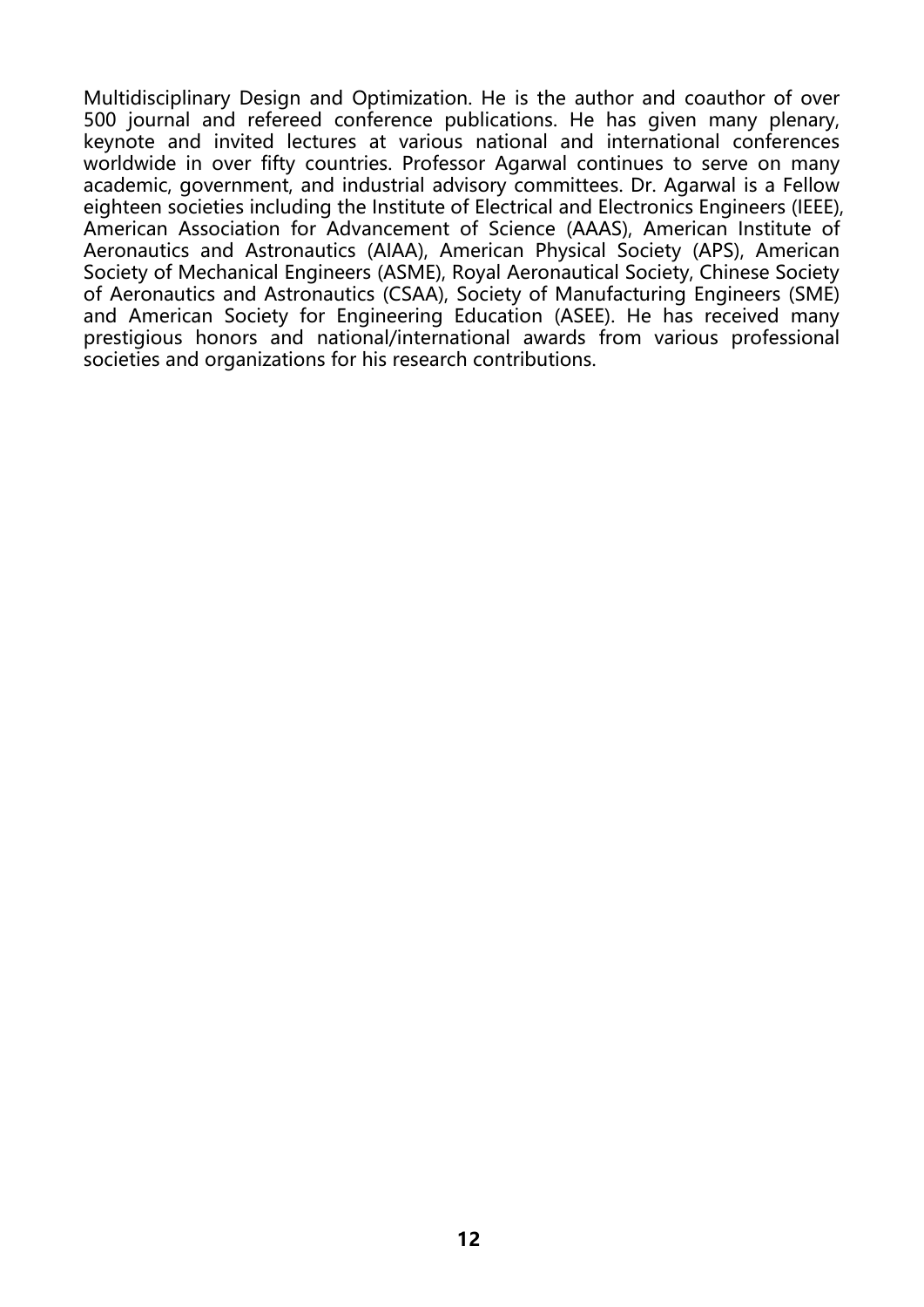

**Keynote Speaker II**

Prof. Dorrik Stow Frse

Heriot-Watt University, UK

**Title:** The Ocean Challenge: Energy, Resources and the Environment

**Abstract:** Human use and abuse of the oceans will come to define the 21st century. The oceans cover 71% of the planet and have a huge impact on our lives, but sound management of the seas needs political, scientific and engineering solutions. Over 50% of oil and gas discoveries in the last decade have been made in the deep oceans, and companies are routinely drilling on the continental slope in water depths over 2500 metres. Gas from methane hydrates may become the next challenge. There is an explosive increase in renewable energy production, equalling the growth trajectory of oil and gas in the last century. Offshore wind turbines, tidal barrages, energy from waves and other marine sources are an important part of that growth.

The mineral riches of the ocean are vast and barely tapped – manganese nodules, polymetallic chimneys around hot-water vents, and an abundance of rare-earth elements now believed to be concentrated in deep-sea clays. These are an unusual group of rare metals – yttrium and the lanthanide series – that are being consumed in ever-increasing amounts for everyday products such as computer memory chips, mobile phones, batteries, DVDs and much more. Terrestrial resources are very limited for all these minerals. The oceans also offer an almost infinite source of water – from which clean drinking water can be extracted through de-salination. A safe and sufficient water resource for everyone is perhaps the greatest challenge this century.

The environmental impact of human activities in the oceans is enormous. Parts of the oceans are crisscrossed with communication cables, as well as oil and gas pipelines and other subsurface installations. Today, 99% of all internet data is transmitted by submarine cables. There are over 100,000 ships worldwide, most for trade, fishing and tourism. Oceans provide a receptacle for our human waste, a capacity to re-absorb our carbon dioxide emissions from the atmosphere, a cleanser of both sewage and oil spills. Equally, the oceans are the single biggest driver and buffer of global warming. The temperature of the sea helps control everyday weather patterns, generates hurricanes and tropical cyclones, and leads to regional droughts or excessive monsoonal rainfall. The oceans are under serious threat of near irreversible pollution in certain coastal areas and marginal or enclosed seas. Everywhere, the oceans are becoming more acid and this chemical change profoundly affects marine biota. Sea level is on the rise with profound effects on coastal and island communities.

Whatever the societal challenge for the oceans in the 21st century – communications, energy, food, water, minerals, trade, tourism, waste disposal, natural hazards, global warming or environmental degradation – we need better scientific understanding, global political dialogue, and sound engineering solutions to a multitude of challenges. These are the challenges I would like to put before conference delegates.

**Biodata:** Professor Stow is a leading sedimentologist, geologist and oceanographer of international standing with an extensive record of scientific publications, including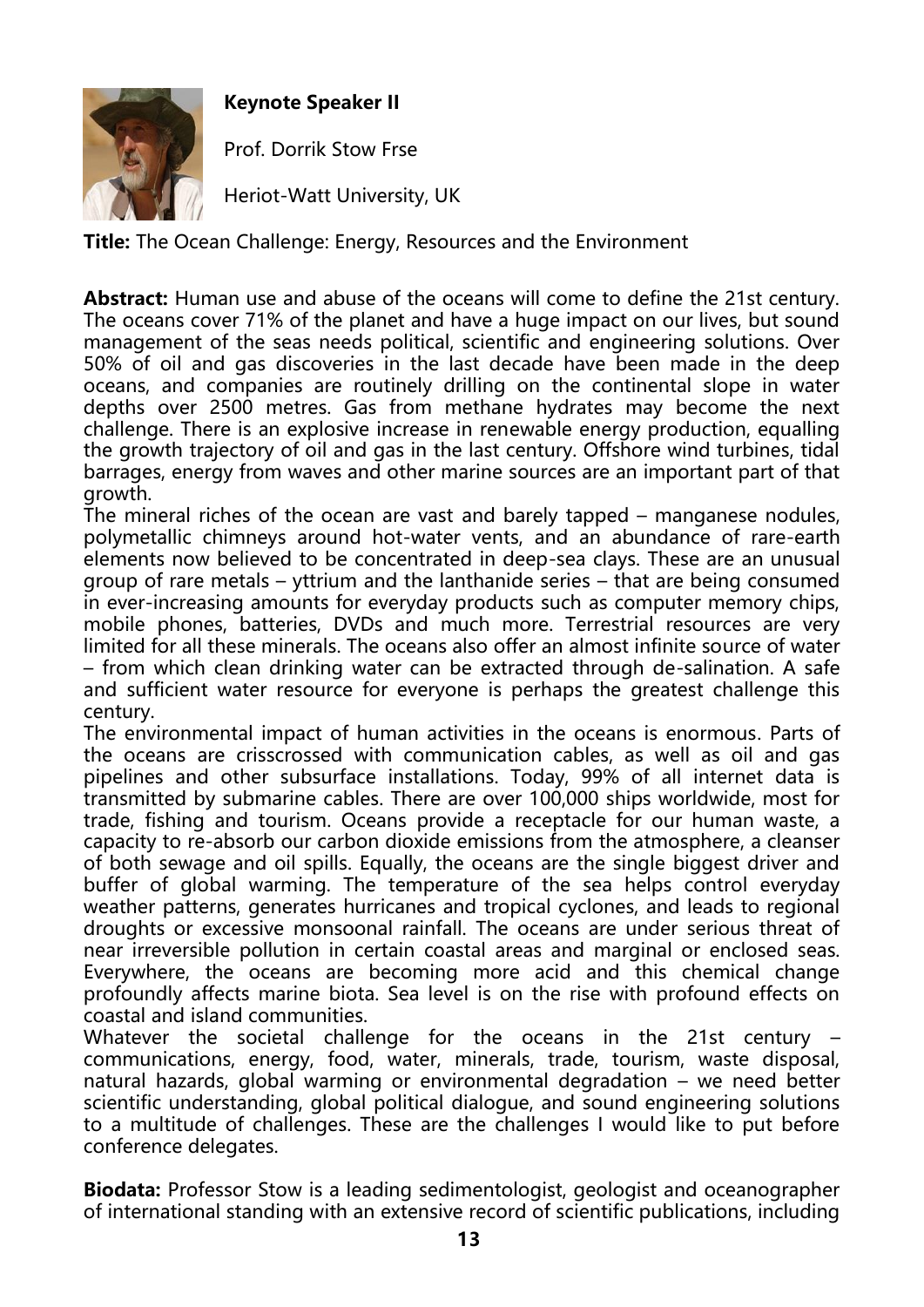over 200 scientific papers and reports, numerous books and edited volumes. He specialises in the deep sea and on deep-sea deposits now thrown up onto land. In pursuing this scientific quest he has sailed on all the world's major oceans, visited or worked in more than 50 countries and lectured extensively throughout the world. He has worked in and with the oil industry, particularly in their ongoing quest for deepsea oil and gas and on new and tight reservoir targets; led a major international mission for scientific drilling into the deep Indian Ocean seafloor; and is currently co-chief scientist for IODP Leg 339 on Mediterranean Outflow research. He also maintains strong interest in the field of geoscience and development, with recent visits to Indian Kashmir, Assam and Sri Lanka, concerning hazard mitigation, geoscience education and marine management. His enthusiasm for the popularisation of ocean and earth sciences is expressed through lectures, writing and broadcast, including his recent books Oceans: An Illustrated Reference (2004) and Vanished Ocean (OUP, 2010). He is currently Director of Research and Professor of Petroleum Geoscience at the Institute of Petroleum Engineering, Heriot Watt University, and Director of the Edinburgh Collaborative of Subsurface Science and Engineering (ECOSSE). Employment 2008-present: ECOSSE Chair & Professor, Heriot-Watt University; Director of Research, Institute of Petroleum Engineering 1989-2008: Professor Ocean & Earth Science (from 2000), previously Reader, and Head of Academic Studies, School of Ocean and Earth Science, National Oceanography Centre, Southampton University 2006: Visiting Professor, Instituto Espanol de Oceanografia, Malaga, Spain; Spanish Misitry of Education and Science, Mobility Award. 1998-2000: Royal Society Industrial Research Fellow, BP, Sunbury; working within the Deepwater Research team 1984-1989: Lecturer then Reader, Nottingham University 1984: Associate Professor, Bordeaux University, France 1980- 1984: Royal Society of Edinburgh Research Fellow (1982-84); NERC Research Fellow (1980-82), Edinburgh University 1977-1980: Exploration Geologist then Senior Sedimentologist, British National Oil Corporation (Britoil), Glasgow Education and awards 1977: PhD Marine Geology, Dalhousie University, Canada 1976: MA Cambridge University, UK 1974: BA Natural Science Tripos, Cambridge University, UK Royal Society Industrial Research Fellowship National Teaching Fellowship Geological Society William Smith Award Royal Society of Edinburgh Research Fellowship Natural Environmental Research Council Research Fellowship Royal Society John Murray Travelling Fellowship Dalhousie Postgraduate Fellowship Commonwealth Scholarship Exhibition, Sidney Sussex College, Cambridge Royal Institution Australian Science Scholarship.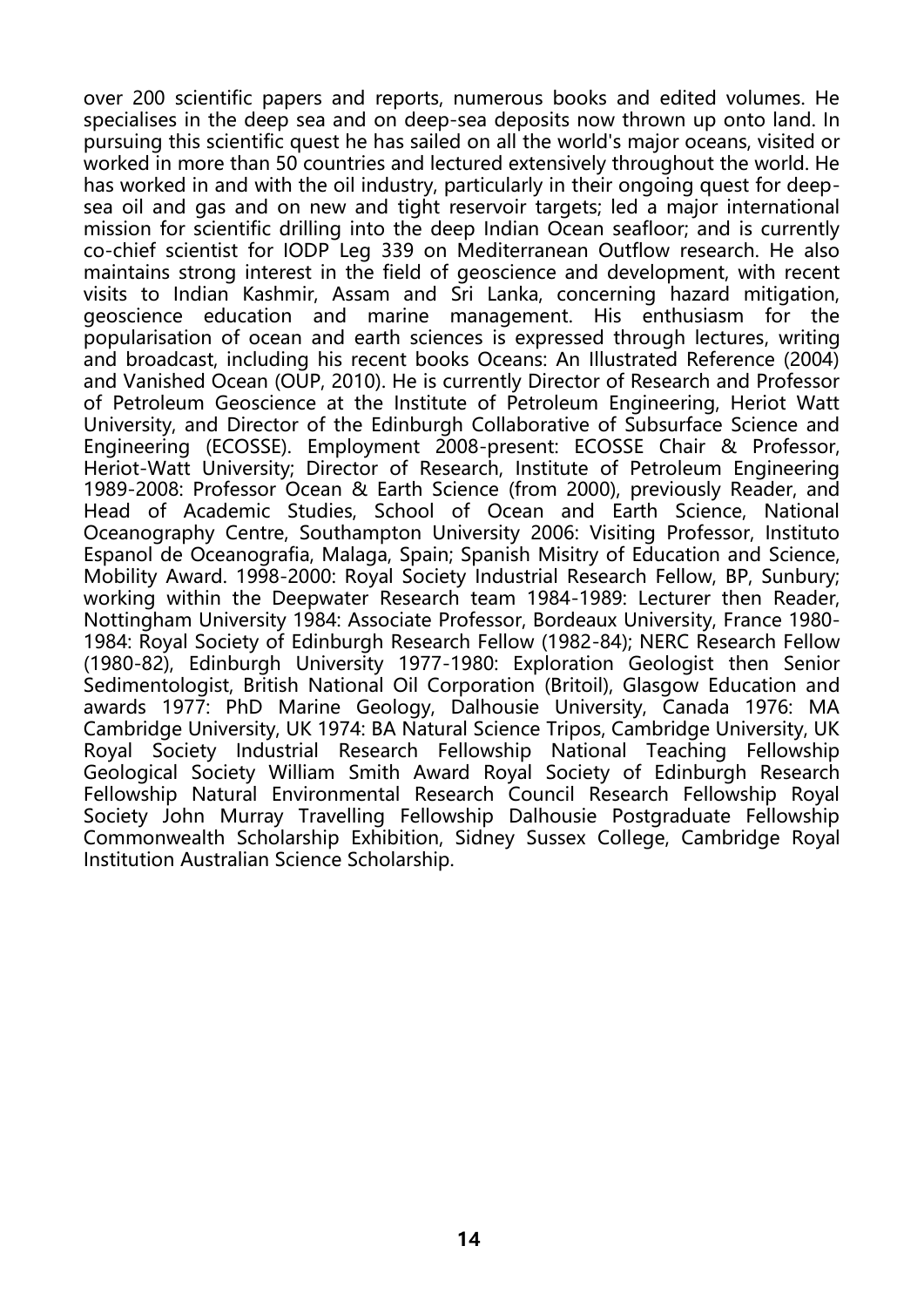#### **Keynote Speaker III**



Prof. Mário S. Ming Kong

University Lisbon, Portugal

**Title:** Plasticity of Paper in the Designing Process

**Abstract:** This communication focuses on two points. One is the materiality of paper, the second, its potential in the designing process.

In this perspective, when we use paper to write, draw or paint on, it supports and conveys ideas and images, however diverting our attention from the supporting element. When we fold, tear, cut or glue paper, it suddenly becomes the protagonist. Take as an example the case of traditional Japanese art of "origami" where we can verify that paper, with only a few combined geometric folds, takes threedimensional shapes of great beauty. This ability of paper to be easily processed, moulded and torn allows its use as a tool in the conception of new forms, spaces and objects.

Therefore, paper may prove to be a base element of a new methodology for the conceptional process in architecture, art, design and also in the field of engineering and technology.

Inserted in our research project, we have created at our University the Optional Course of "Paper Architectures and Sustainable Materials" and a Specialization Course in "Paper Architecture and Parametric Design associated with alternative Structures and Materials", where these concepts are launched in a vision to promote the trans- and interdisciplinarity of these subjects and where new ideas and new ways to implement them are tested and verified.

With this communication we intend to draw attention to the plastic potential of paper and disclose the results of some studies carried out in these courses.

**Biodata:** Mário Say Ming Kong holds a PhD in Architecture in the field of Design and Visual Communication at the Escola Técnica Superior de Arquitectura in Barcelona - Universidad Politécnica de Cataluña (ETSAB-UPC) with post-doctoral studies at ETSAB-UPC, a Master degree in Architecture from FAUTL.

He is currently Professor with Aggregation of FA-ULisboa, Guest Professor at ESELx and at the Master Course of Art at FBA-ULisboa.

Previously he was a lecturer at the University Lusófona (U.L.H.T.) and the Universidade Independente, respectively in the departments of Urban Planning and Architecture.

In 2000 he was the coordinator of the first year of the Urban Planning Course at U.L.H.T. In 1998, Regent of the discipline of Design / CAD / Geometry in U.L.H.T.

He has participated in scientific research studies and consultancy work for external entities. He has carried out publications, communications and training courses in order to disseminate the results of his research activity and teacher in national and international universities.

His main fields of research are: "Harmony and proportion in the representation between the West and the East" and "Architectures in Paper and Sustainable Materials with its application in the Plasticity of Paper in the Creative Process of Architecture, Urbanism and Design" applying concepts of Origami and Kirigami to materials such as paper and bamboo.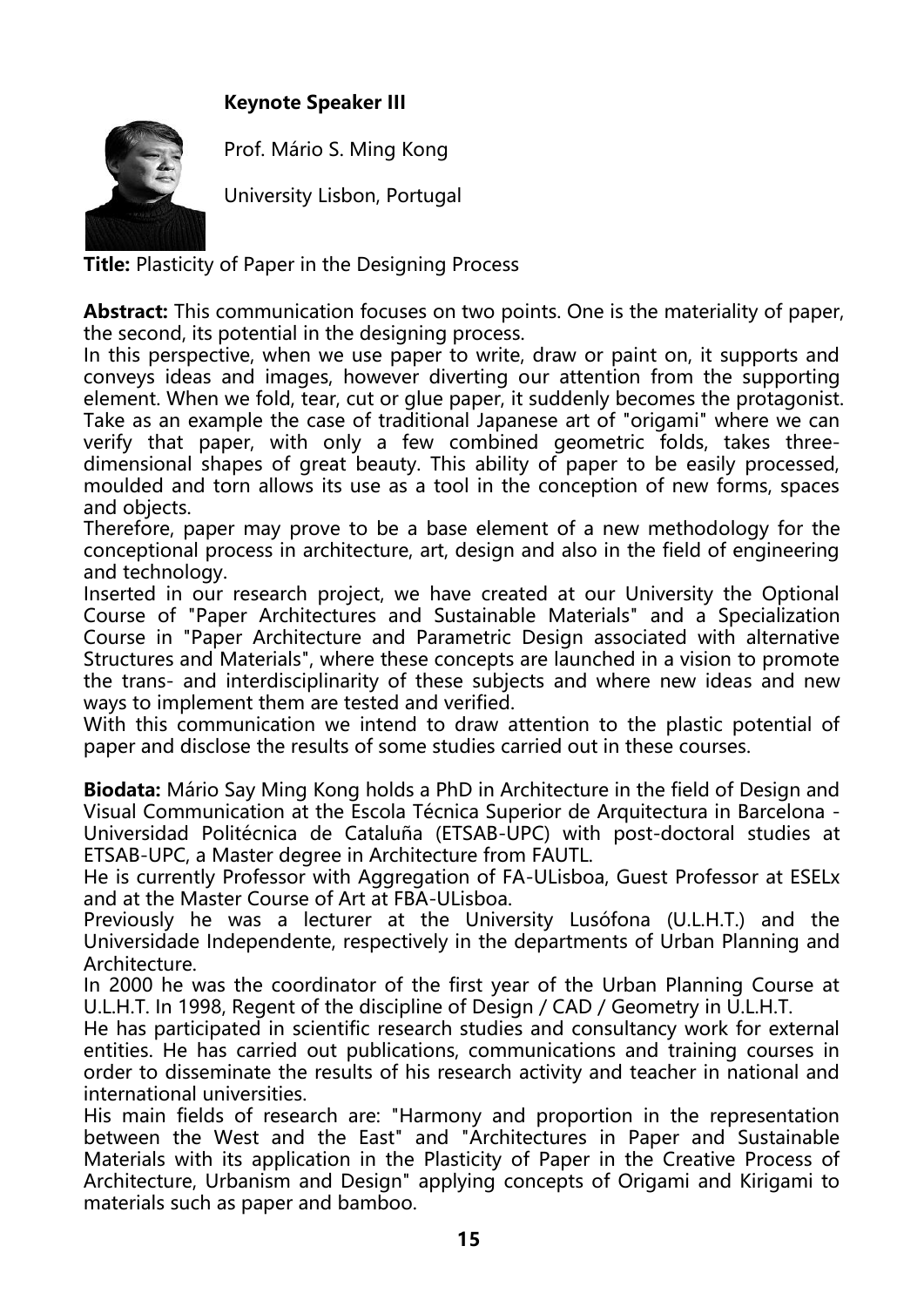# **Parallel Presentation Sessions**

## **Feb. 15-Parallel Oral Session 1**

| <b>S1: Electronic and Electrical Engineering</b> |                                                                                                                                                                                                                                                                                                                                                                                                                                                                                                                                                                   |  |
|--------------------------------------------------|-------------------------------------------------------------------------------------------------------------------------------------------------------------------------------------------------------------------------------------------------------------------------------------------------------------------------------------------------------------------------------------------------------------------------------------------------------------------------------------------------------------------------------------------------------------------|--|
| <b>Session Chair: Prof. Ramesh K. Agarwal</b>    |                                                                                                                                                                                                                                                                                                                                                                                                                                                                                                                                                                   |  |
| Time: 13:00-15:00                                | [Location: PALM Room 1]                                                                                                                                                                                                                                                                                                                                                                                                                                                                                                                                           |  |
| dinner.<br>$\mathbb{R}^n$                        | Please control each presentation time within 15 minutes, including Q & A.<br>The certification of oral presentations and winner of best presentation will be awarded at<br>The scheduled time for presentations might be changed due to unexpected situations, please<br>arrive meeting room at least 10 minutes before your session starts.<br>To show respect to other authors, especially to encourage the student authors, we strongly<br>suggest you attend the whole session.<br>Session photo will be taken at the end of each session and updated online. |  |
| M2015<br>13:00-13:15                             | A two-sided price-decoupled pay-as-bid auction approach for the clearing of<br>day-ahead electricity markets<br><b>Mr. Dávid Csercsik</b><br>Pázmány Péter Catholic University, Hungary                                                                                                                                                                                                                                                                                                                                                                           |  |
| M2018-A<br>13:15-13:30                           | Deep learning for elastic wave fields obtained by CQBEM and its application to<br>laser ultrasonic non-destructive testing<br>Dr. Takahiro Saitoh, Masahiko Tashiro, Riho Minowa and Masahiko Hatano<br>Gunma University, Japan                                                                                                                                                                                                                                                                                                                                   |  |
| M2019<br>13:30-13:45                             | Real-time determination of overall heat transfer coefficient from the Seebeck<br>effect by using adaptive learning-rate optimization<br>Nataporn Korprasertsak and Prof. Thananchai Leephakpreeda<br>Thammasat University, Thailand                                                                                                                                                                                                                                                                                                                               |  |
| M2023<br>13:45-14:00                             | Monitoring Solutions of Efficiency for Automotive EGR Heat<br>Online<br>Exchangers<br>Bianca Maria Vaglieco, Dr. Simona Silvia Merola, Mr.Adrian Irimescu, Vasco<br>Zollo and Raffaele De Marinis<br><b>CNR Istituto Motori, Italy</b>                                                                                                                                                                                                                                                                                                                            |  |
| M2029<br>14:00-14:15                             | Performance Analysis of a PEM Fuel Cell Stack Having 150 cm2 Active Layer by<br>Using Design of Experiments (DOE)<br>Dr. Elif Eker Kahveci and Imdat Taymaz<br>Sakarya University, Turkey                                                                                                                                                                                                                                                                                                                                                                         |  |
| M2033<br>14:15-14:30                             | Magnetic Field Distributions inside Magnetically Driven Nanofluids for<br><b>Thermal Management of CPUs</b>                                                                                                                                                                                                                                                                                                                                                                                                                                                       |  |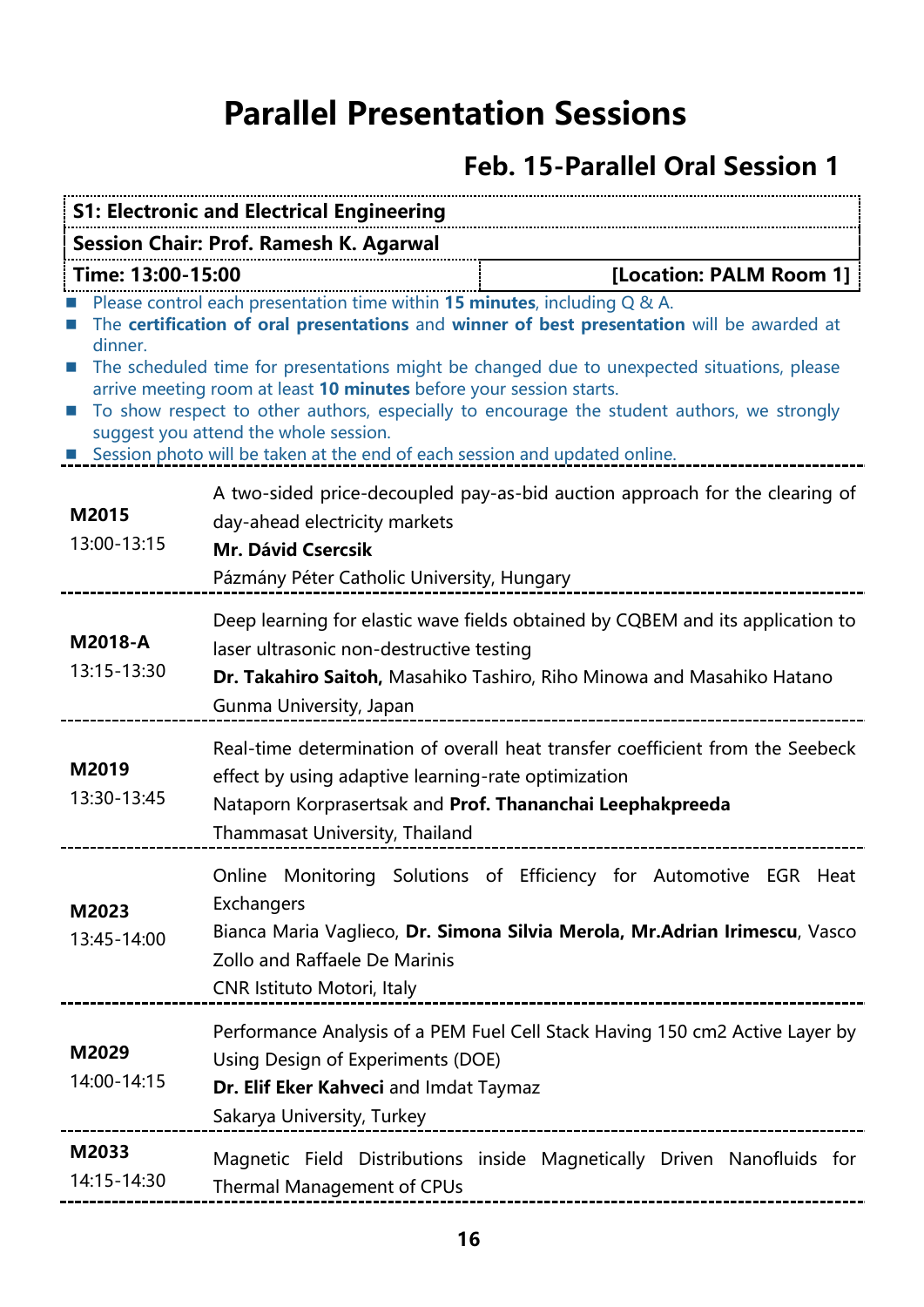|                        | Mr. Serkan Doğanay, Levent Çetin, Mehmet Akif Ezan and Alpaslan Turgut<br>Dokuz Eylül University, Turkey                                                                                                          |
|------------------------|-------------------------------------------------------------------------------------------------------------------------------------------------------------------------------------------------------------------|
| M2035-A<br>14:30-14:45 | Preparation of innovative graphene aerogel air fuel cells<br>Mr. Po Jen Tseng, Hong Kai Jheng, Ming Hsiu Huang, Jia Yaw Chang and<br>Chao Yin Kuo<br>National Yunlin University of Science and Technology, Taiwan |
|                        |                                                                                                                                                                                                                   |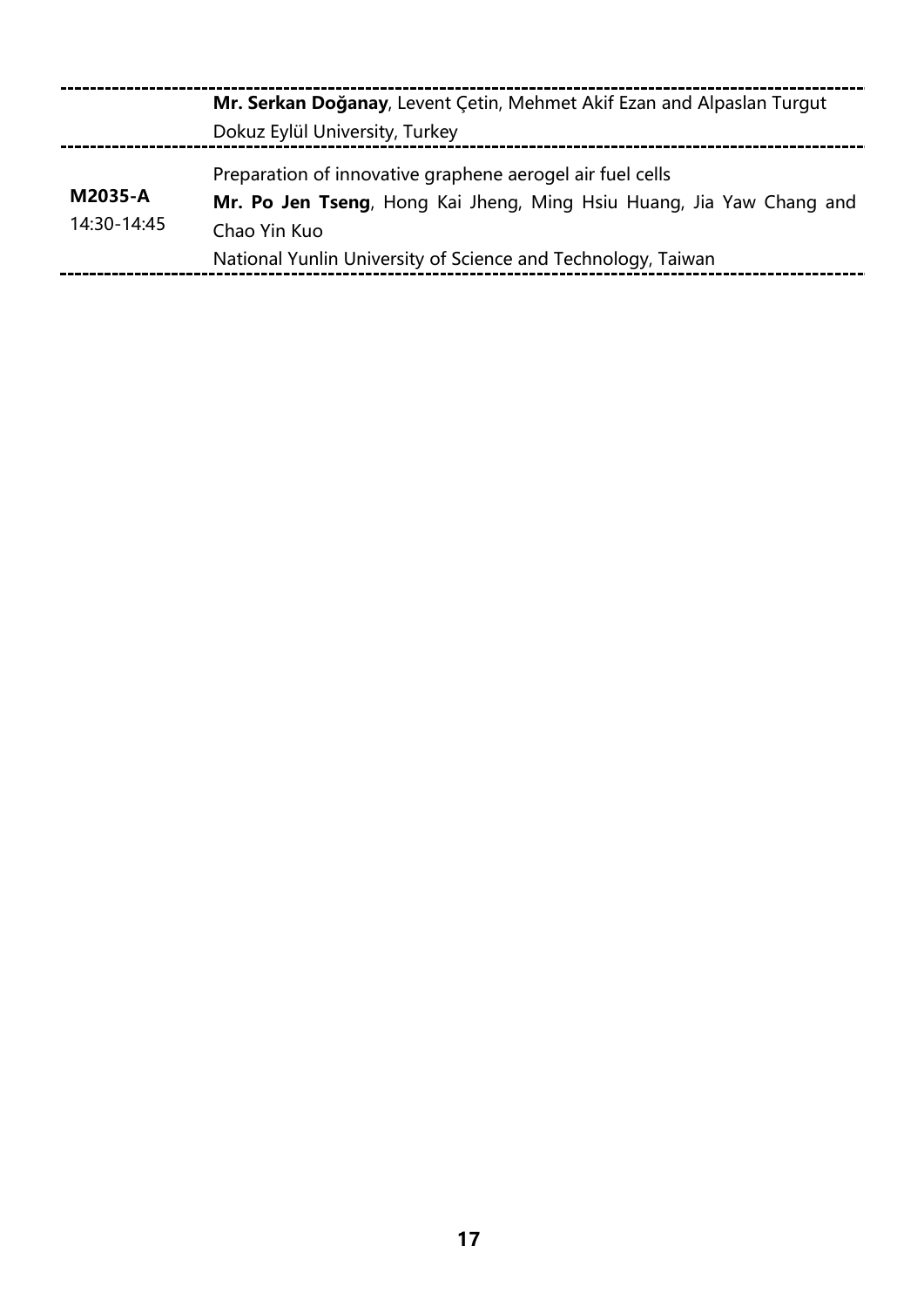## **Feb. 15-Parallel Oral Session 2**

| <b>S2: Mechanical and Electrical Systems</b> |                                                                                                                                                                                                                                                                                                                                                                                                                                                                                                                                                                   |  |
|----------------------------------------------|-------------------------------------------------------------------------------------------------------------------------------------------------------------------------------------------------------------------------------------------------------------------------------------------------------------------------------------------------------------------------------------------------------------------------------------------------------------------------------------------------------------------------------------------------------------------|--|
| Session Chair: Prof. Mário S. Ming Kong      |                                                                                                                                                                                                                                                                                                                                                                                                                                                                                                                                                                   |  |
| [Location: PALM Room 2]<br>Time: 13:00-15:00 |                                                                                                                                                                                                                                                                                                                                                                                                                                                                                                                                                                   |  |
| dinner.<br>ш<br>L.                           | Please control each presentation time within 15 minutes, including Q & A.<br>The certification of oral presentations and winner of best presentation will be awarded at<br>The scheduled time for presentations might be changed due to unexpected situations, please<br>arrive meeting room at least 10 minutes before your session starts.<br>To show respect to other authors, especially to encourage the student authors, we strongly<br>suggest you attend the whole session.<br>Session photo will be taken at the end of each session and updated online. |  |
| M2014<br>13:00-13:15                         | Comparing subsurface energy storage systems: Underground pumped<br>storage hydropower, compressed air energy storage and suspended weight<br>gravity energy storage<br>Dr. Javier Menendez, Falko Schmidt and Jorge Loredo<br>Hunaser Energy, Spain                                                                                                                                                                                                                                                                                                               |  |
| M2016-A<br>13:15-13:30                       | The effect of external domain on oscillating jet emitted from double-<br>feedback fluidic oscillator<br>Ms. Shabnam Mohammadshahi and Kyung Chun Kim<br>Pusan National University, Republic of Korea                                                                                                                                                                                                                                                                                                                                                              |  |
| M2017-A<br>13:30-13:45                       | Numerical and experimental analysis of N2 ejector performance<br>Mr. Hadi Samsam-Khayani, Sang Youl Yoon and Kyung Chun Kim<br>Pusan National University, Republic of Korea                                                                                                                                                                                                                                                                                                                                                                                       |  |
| M2022<br>13:45-14:00                         | Effect of drop orientation on structural integrity of a shipping container for<br>nuclear fresh fuel<br>Mr. Supil Ryu<br>KEPCO NF, Republic of Korea<br>--------------------------------------                                                                                                                                                                                                                                                                                                                                                                    |  |
| M2030<br>14:00-14:15                         | Mechanics of electrical transmission line robot inspector: pendulum as a<br>dynamic vibration absorber<br>Asst. Prof. Mohammad Reza Bahrami<br>Innopolis University, Russia                                                                                                                                                                                                                                                                                                                                                                                       |  |
| M2045-A<br>14:15-14:30                       | Mechanical Indentation Analysis with a Higher-order Elastic Beam Model<br>Prof. C.Q. Ru<br>University of Alberta, Canada                                                                                                                                                                                                                                                                                                                                                                                                                                          |  |
| M2003<br>14:30-14:45                         | Novel Design of Speed-increasing Compound Coupled Hydro-mechanical<br>Transmission on Tidal Current Turbine for Power Generation                                                                                                                                                                                                                                                                                                                                                                                                                                  |  |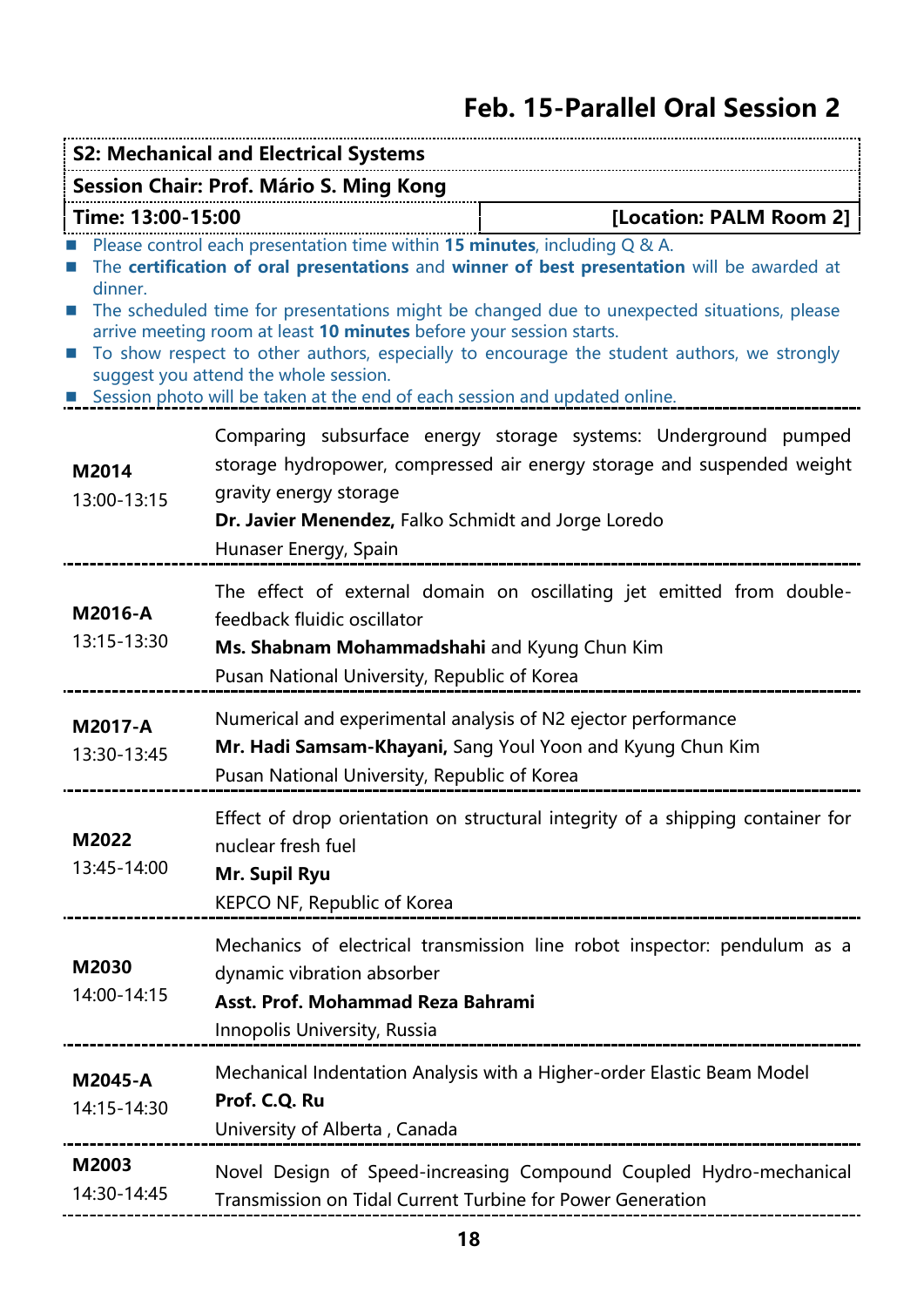|                      | Mr. Xiaohan Dong, Zhao Wang, Pengfei Shen, Yurun Song and Jin Yu<br>Chongqing University, China                                                                      |
|----------------------|----------------------------------------------------------------------------------------------------------------------------------------------------------------------|
| M2009<br>14:45-15:00 | Analysis of Emergency Evacuation in chemical enterprises Based on Bayes<br><b>Network</b><br>Dr. Yunshan Dong, Fenggi Si and Kun Yang<br>Southeast University, China |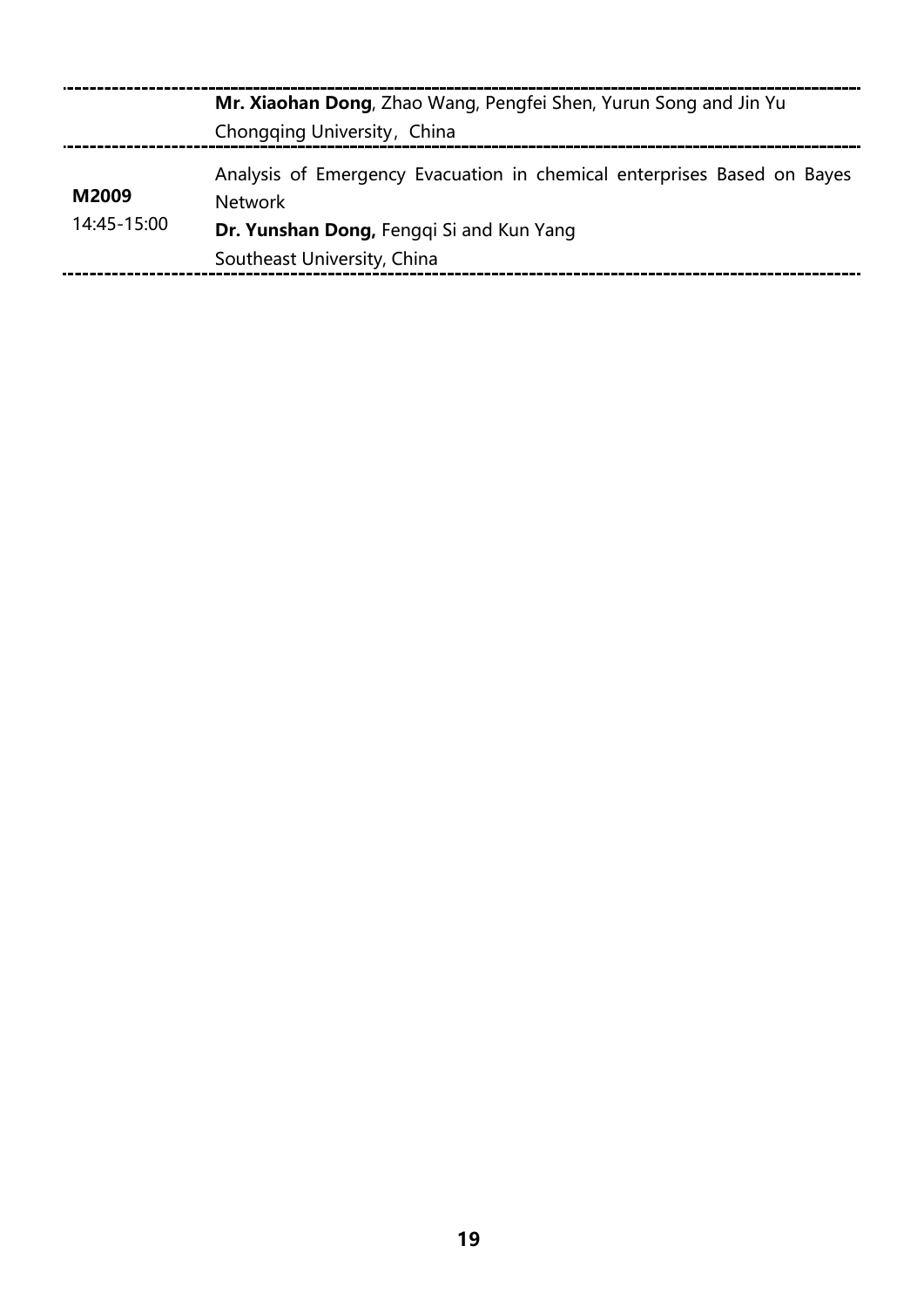## **Feb. 15-Parallel Oral Session 3**

| S3: Green energy and Energy MSaterials       |                                                                                                                                                                                                                                                                                                                                                                                                                                                                                                                                                                   |  |
|----------------------------------------------|-------------------------------------------------------------------------------------------------------------------------------------------------------------------------------------------------------------------------------------------------------------------------------------------------------------------------------------------------------------------------------------------------------------------------------------------------------------------------------------------------------------------------------------------------------------------|--|
| <b>Session Chair: TBA</b>                    |                                                                                                                                                                                                                                                                                                                                                                                                                                                                                                                                                                   |  |
| [Location: PALM Room 1]<br>Time: 15:30-17:45 |                                                                                                                                                                                                                                                                                                                                                                                                                                                                                                                                                                   |  |
| dinner.<br>$\mathcal{C}$<br>ш                | Please control each presentation time within 15 minutes, including Q & A.<br>The certification of oral presentations and winner of best presentation will be awarded at<br>The scheduled time for presentations might be changed due to unexpected situations, please<br>arrive meeting room at least 10 minutes before your session starts.<br>To show respect to other authors, especially to encourage the student authors, we strongly<br>suggest you attend the whole session.<br>Session photo will be taken at the end of each session and updated online. |  |
| M1005-A<br>15:30-15:45                       | Effects of grain size on mechanical properties of polycrystalline graphene<br>Prof. Jihoon Han<br>Jeonbuk National University, Republic of Korea                                                                                                                                                                                                                                                                                                                                                                                                                  |  |
| M1020-A<br>15:45-16:00                       | Determination on Optimum Preparation Condition of Carbon-infiltrated<br>Goethite Ore for Rapid Ironmaking Process<br>Dr. Keisuke Abe, Ade Kurniawan, Masafumi Sanada, Takahiro Nomura and<br>Tomohiro Akiyama<br>Hokkaido University, Japan                                                                                                                                                                                                                                                                                                                       |  |
| M1021<br>16:00-16:15                         | Additive manufacturing of salt hydrates: Primary process parameters and<br>case study<br>Dr. Markus Brillinger, Christian Pichlkastner, Franz Haas, Andreas Trummer<br>and Muaaz Abdul Hadi<br>Pro2Future, Area 4.2 – Cognitive Production Systems, 8010 Graz, Austria<br>Graz University of Technology, Austria                                                                                                                                                                                                                                                  |  |
| M2027-A<br>16:15-16:30                       | Effect of drop orientation on structural integrity of a shipping container for<br>nuclear fresh fuel<br>Dr. Hamad Alhajeri, Abdulrahman Almutairi ,Abdulrahman Alenezi and<br>Abdelaziz Gamil<br>PAAET, Kuwait                                                                                                                                                                                                                                                                                                                                                    |  |
| M2032-A<br>16:30-16:45                       | Thermodynamic and Optimization Analysis of Kalina Flash Cycle Based on the<br>Second Law<br>Prof. Kyoung Hoon Kim<br>Kumoh National Institute of Technology, Republic of Korea                                                                                                                                                                                                                                                                                                                                                                                    |  |
| M2036<br>16:45-17:00                         | Study on the Difference of Photochemical Efficiency of Sunlight Photocatalyst<br>in Degradations Dye Aqueous RhB Solution in Different Seasons                                                                                                                                                                                                                                                                                                                                                                                                                    |  |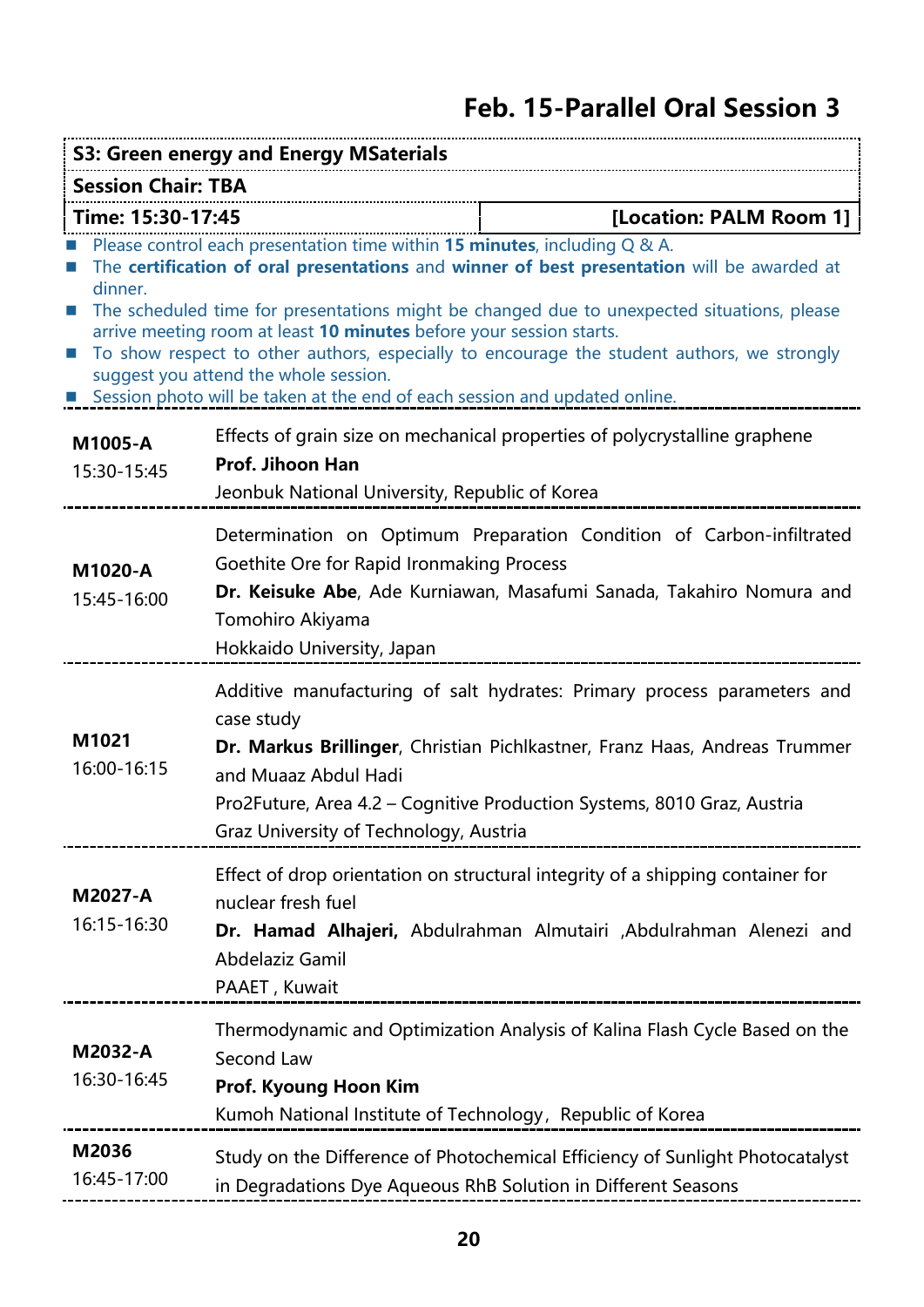|                        | Dr. Hong Kai Jheng, Po Jen Tseng, Chang Zhang Zeng and Chao Yin Kuo<br>National Yunlin University of Science and Technology, Taiwan                                                      |
|------------------------|------------------------------------------------------------------------------------------------------------------------------------------------------------------------------------------|
| M23002<br>17:00-17:15  | Particle Entrainment and Deposition Scenarios in the Sublayer Region of<br><b>Varying Area Conduits</b><br>Dr. Esam I Jassim<br>Prince Mohammad Bin Fahd University, Saudi Arabia        |
| M2043-A<br>17:15-17:30 | Green Chemistry Approach Turning Hazardous e-Waste Oils into Value-<br>added Carbon Quantum Dots<br>Yong Chien Ling, YH Tsai, TM Chi and YH Shih<br>National TsingHua University, Taiwan |
| M2025<br>17:30-17:45   | Dynamic prediction of the thermal nonlinear process based on Deep Hybrid<br><b>Neural Network</b><br>Dr. Peng Wang, Qifeng Si<br>Southeast University, China                             |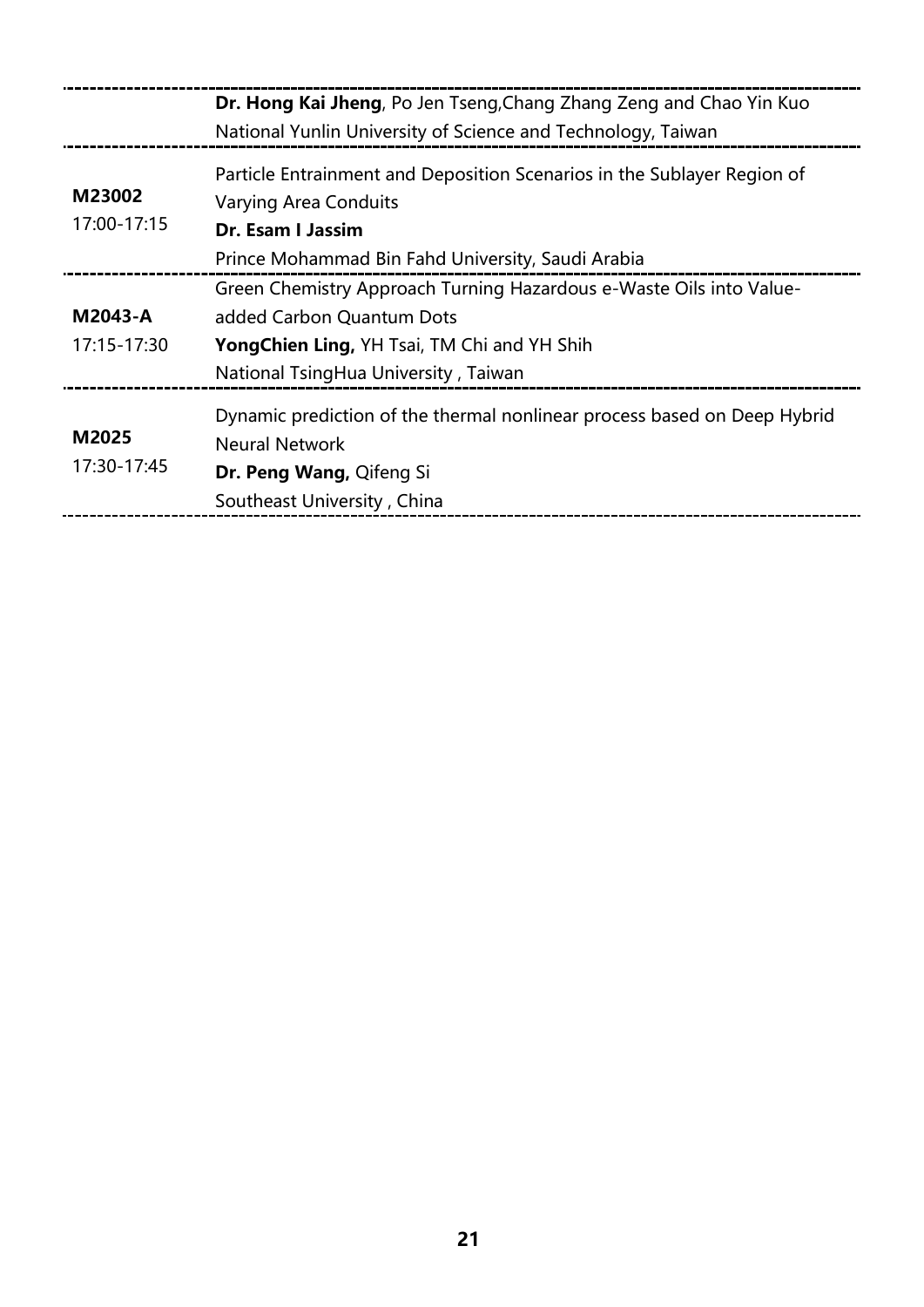## **Feb. 15-Poster Session**

|                                                                                                                                                                                                                                                                                                                                                                                                                                                                                                                                                                                                                                                      | Time: 15:30-17:50<br>[Location: PALM Room 2]  |                                                                                                                                          |                                                                                                                                                                                                                                                                                              |
|------------------------------------------------------------------------------------------------------------------------------------------------------------------------------------------------------------------------------------------------------------------------------------------------------------------------------------------------------------------------------------------------------------------------------------------------------------------------------------------------------------------------------------------------------------------------------------------------------------------------------------------------------|-----------------------------------------------|------------------------------------------------------------------------------------------------------------------------------------------|----------------------------------------------------------------------------------------------------------------------------------------------------------------------------------------------------------------------------------------------------------------------------------------------|
|                                                                                                                                                                                                                                                                                                                                                                                                                                                                                                                                                                                                                                                      | Session Chair: Assoc. Prof. Kirill E. Kazakov |                                                                                                                                          |                                                                                                                                                                                                                                                                                              |
| Please control each presentation time within 10 minutes, including Q & A.<br>The certification of poster presentations and winner of best presentation will be awarded at<br>dinner.<br>The scheduled time for presentations might be changed due to unexpected situations, please<br>arrive meeting room at least 10 minutes before your session starts.<br>To show respect to other authors, especially to encourage the student authors, we strongly<br>ш<br>suggest you attend the whole session.<br>Session photo will be taken at the end of each session and updated online.<br>Please bring your poster and put them according to the order. |                                               |                                                                                                                                          |                                                                                                                                                                                                                                                                                              |
| 01                                                                                                                                                                                                                                                                                                                                                                                                                                                                                                                                                                                                                                                   | M1004-A                                       | broth<br>Suranaree University of Technology, Thailand                                                                                    | Process design and economic evaluation of a combined extraction and<br>reactive distillation system for purification of lactic acid from fermentation<br>Kanungnit Chawong, Wittaya Julklang, Boonpradab Daengpradab, Suntisuk<br>Hasin, Sunisa Singhawannurat and Dr. Panarat Rattanaphanee |
| 02                                                                                                                                                                                                                                                                                                                                                                                                                                                                                                                                                                                                                                                   | M1006-A                                       | [C12mim][TFSI] Ionic Liquids<br>Ms. Jimin Seo, Sooho Park and Dongchan Shin<br>Chosun University, Republic of Korea                      | Surface Charge Effects on the Crystal Shape of Alq3 grown in                                                                                                                                                                                                                                 |
| 03                                                                                                                                                                                                                                                                                                                                                                                                                                                                                                                                                                                                                                                   | M2004-A                                       | <b>Motion Compensation System</b><br>Prof. Ho-Chiao Chuang, Yi-Fan Li and Ai-Ho Liao<br>National Taipei University of Technology, Taiwan | Using Fast Fourier Transform in Phase Leading Compensator for Respiratory                                                                                                                                                                                                                    |
| 04                                                                                                                                                                                                                                                                                                                                                                                                                                                                                                                                                                                                                                                   | M1007-A                                       | ionic liquid<br>Mr. Sooho Park, Jimin Seo and Dongchan Shin<br>Chosun University, Republic of Korea                                      | Phase transition and crystallization of Alq3 by antisolvent method using                                                                                                                                                                                                                     |
| 05                                                                                                                                                                                                                                                                                                                                                                                                                                                                                                                                                                                                                                                   | M2031-A                                       | <b>Quantum Dot-Sensitized Solar Cells</b><br>Prof. Jia-Yaw Chang                                                                         | Colloidal Manganese-Doped Quantum Dots Enhance the Performance of<br>National Taiwan University of Science and Technology, Taiwan                                                                                                                                                            |
| 06                                                                                                                                                                                                                                                                                                                                                                                                                                                                                                                                                                                                                                                   | M2034-A                                       | layers<br>Assit. Prof. Ee Le Shim                                                                                                        | Laterally grown ZnO nanowires patterned on texture-controlled ZnObuffer                                                                                                                                                                                                                      |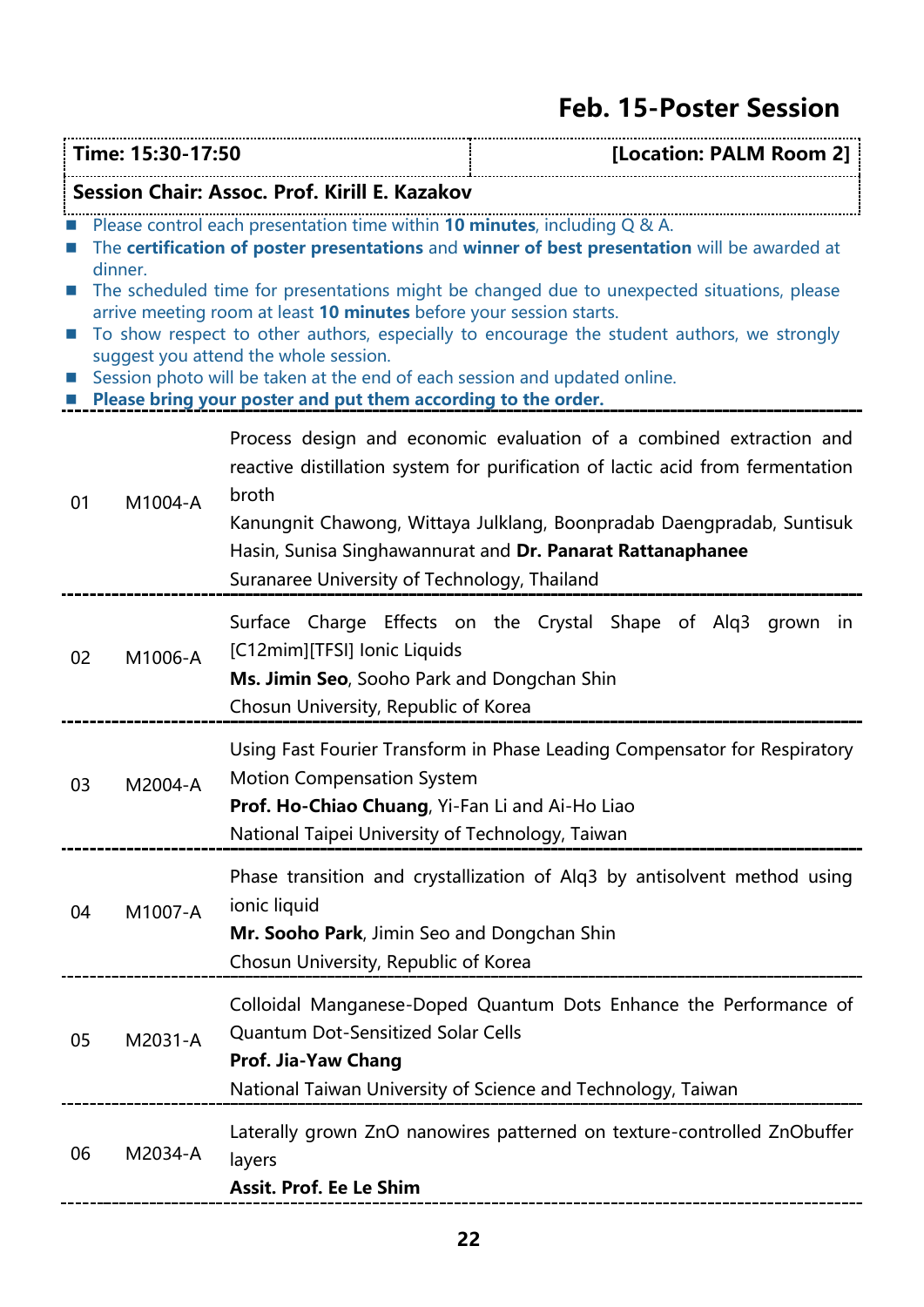|    |         | Halla University, Republic of Korea                                                                                                                                                                                                                             |
|----|---------|-----------------------------------------------------------------------------------------------------------------------------------------------------------------------------------------------------------------------------------------------------------------|
| 07 | M2037-A | Optimizing ventilation in buildings for better energy efficiency<br>Dr. Farid Boudali Errebai, Lotfi Derradji, Mohamed Amara and Amel Limam<br>CNERIB, Algeria                                                                                                  |
| 08 | M2005-A | Balancing Resources Available To Transmission System Operator As Future<br><b>Power System Environment Changes</b><br>Mr. Changmin Jeong, SeungChan Jo and Yongtae Yoon<br>Seoul National University, Republic of Korea                                         |
| 09 | M2038-A | Energy performances of HEP housing and control housing in a semi-arid<br>region of Algeria<br>Dr. Lotfi Derradji, Farid Boudali Errebai, Amel Limam and Mohamed Amara<br>CNERIB, Algeria                                                                        |
| 10 | M2040   | Wear of elastic tube with nonuniform coating by rigid bush<br>Assoc. Prof. Kirill E. Kazakov<br>Ishlinsky Institute for Problems in Mechanics RAS, Russia                                                                                                       |
| 11 | M2020-A | Deep Learning Approach for Peak Load Boiler Operation Planning Problem<br>with Inventory Balance Constraint Because Appaoarch is bad spelling.<br>Mr. Donghun Lee, SangHwa Song, Seokmann Yoon and Kwanho Kim<br>Incheon National University, Republic of Korea |
| 12 | M2041   | Contact problem for foundations with multilayer nonuniform coatings of<br>variable thickness<br>Assoc. Prof. Kirill E. Kazakov<br>Ishlinsky Institute for Problems in Mechanics RAS, Russia                                                                     |
| 13 | M2039-A | High Performance Magnesium/Carbon Dioxide Fuel Cell Battery<br>Dr. Hsin-Hua Tseng, Chia-Liang Yen and Yong-Chien Ling<br>National Tsing Hua University, Hsinchu, Taiwan                                                                                         |
| 14 | M2046   | Experimental and numerical studies of a recuperator in micro turbines<br>Dr. Xusheng Shi, Yongwei Wang and Xiulan Huai<br>Institute of Engineering Thermophysics, China                                                                                         |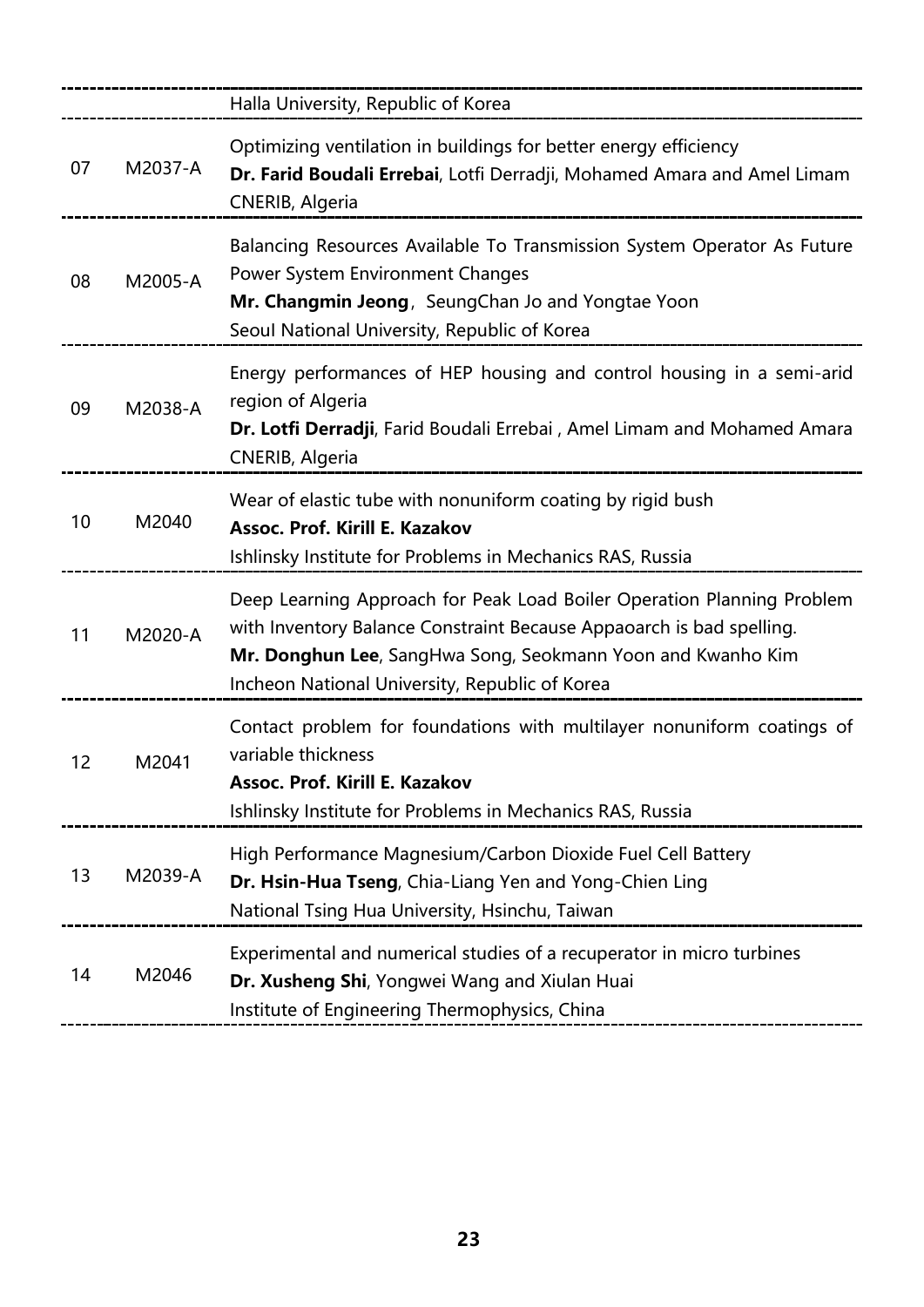# **Listener**

| $L-1$ | Prof. Fenggi Si                           |
|-------|-------------------------------------------|
|       | Southeast University, China               |
| $L-2$ | Mr. Fahad S. Almutairi                    |
|       | Kuwait National Petroleum Company, Kuwait |
| $L-3$ | Dr. Dongchan Shin                         |
|       | Chosun University, Republic of Korea      |